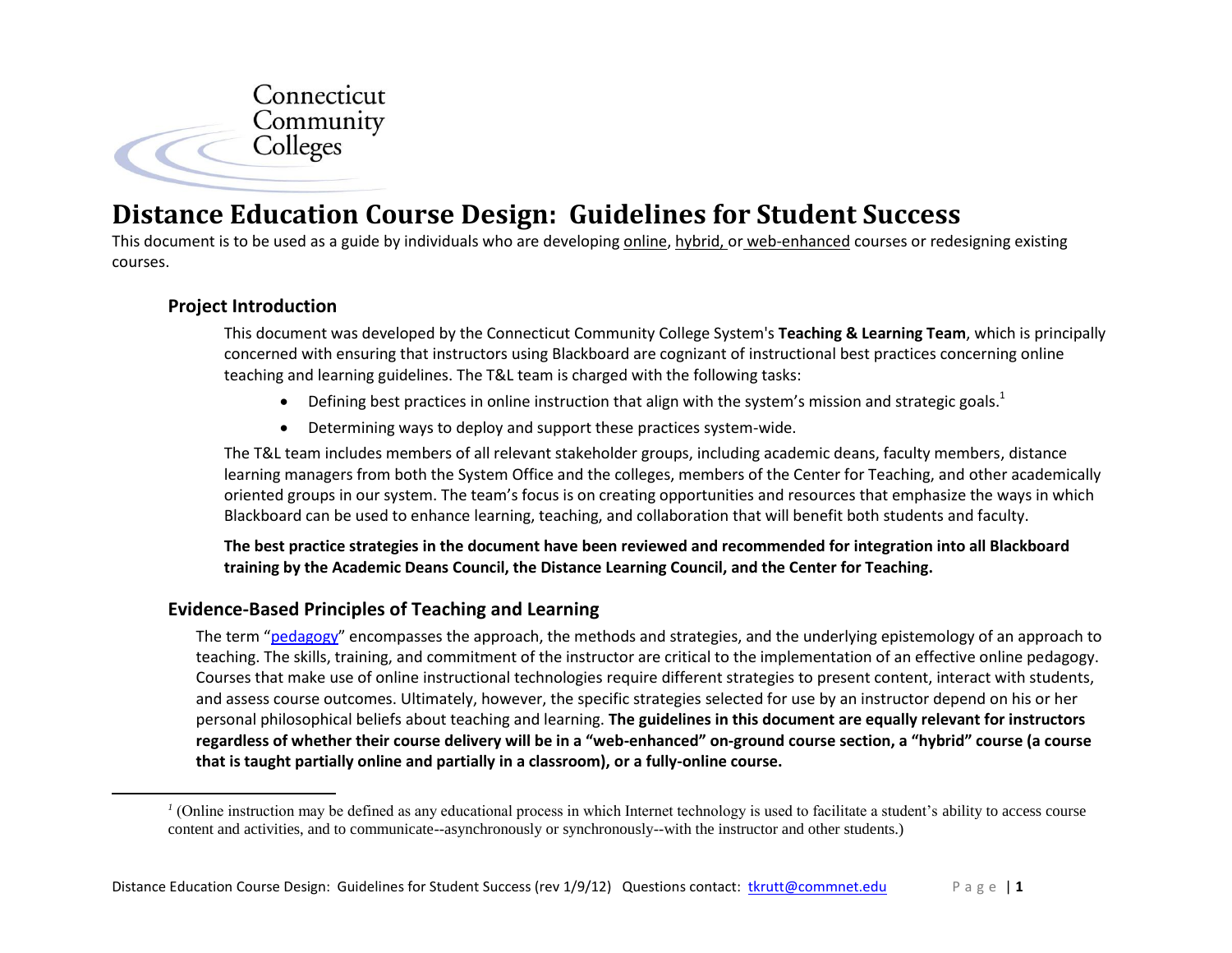In 1987, the AAHE Bulletin first published "Seven Principles for Good Practice in Undergraduate Education," followed by a book, "Applying the Seven Principles for Good Practice in Undergraduate Education" by Chickering and Gamson (1991). Recently, an updated set of evidence-based principles has emerged (Ambrose, et. al., 2010) that in some cases clarify and in other respects expand upon Chickering and Gamson's principles. The guidelines in this document have been evaluated against these principles, and include many specific strategies that align with each of them. The following seven research-based principles focus on best practices of teaching (adapted from the originals, which focus on the learner's perspective):

- **1. Recognize that learners' prior knowledge can help or hinder learning.**
- **2. Structure course content in ways that help learners organize knowledge, which influences how they learn and helps them apply what they know.**
- **3. Stimulate learners' motivation to generate, direct, and sustain what they do to learn.**
- **4. For learners to develop mastery (expertise) in a subject, they need opportunities to acquire, practice, integrate, and apply the skills they have learned.**
- **5. Provide** *goal-directed* **practice coupled with** *targeted* **feedback to enhance the quality of student learning.**
- **6. Recognize that learners' current level of development interacts with the social, emotional, and intellectual climate to impact learning.**
- **7. To become self-directed, instructors must help learners develop the skills to monitor and adjust their approaches to learning. Specifically, students must learn to:**
	- o Assess the *demands* of the task
	- o *Evaluate* their own knowledge and skills
	- o *Plan* their approach
	- o *Monitor* their progress
	- o *Adjust* their strategies as needed

# **Pre- and Post-Course Planning**

- Review your course design with your college's Director of Educational Technology.
- Decide if your online course will require on-ground orientation and/or assessments.
- Decide which course materials (if any) are available, since students get access to the course shell two weeks prior to the official Start Date.
- Make a course backup at the beginning and the end of the semester.
- Have an alternate plan in case Blackboard is unavailable.
- Check all availability, adaptive release, and due dates for accuracy.
- Reflect on your experience teaching your courses last semester: What went well? What could be improved? What changes to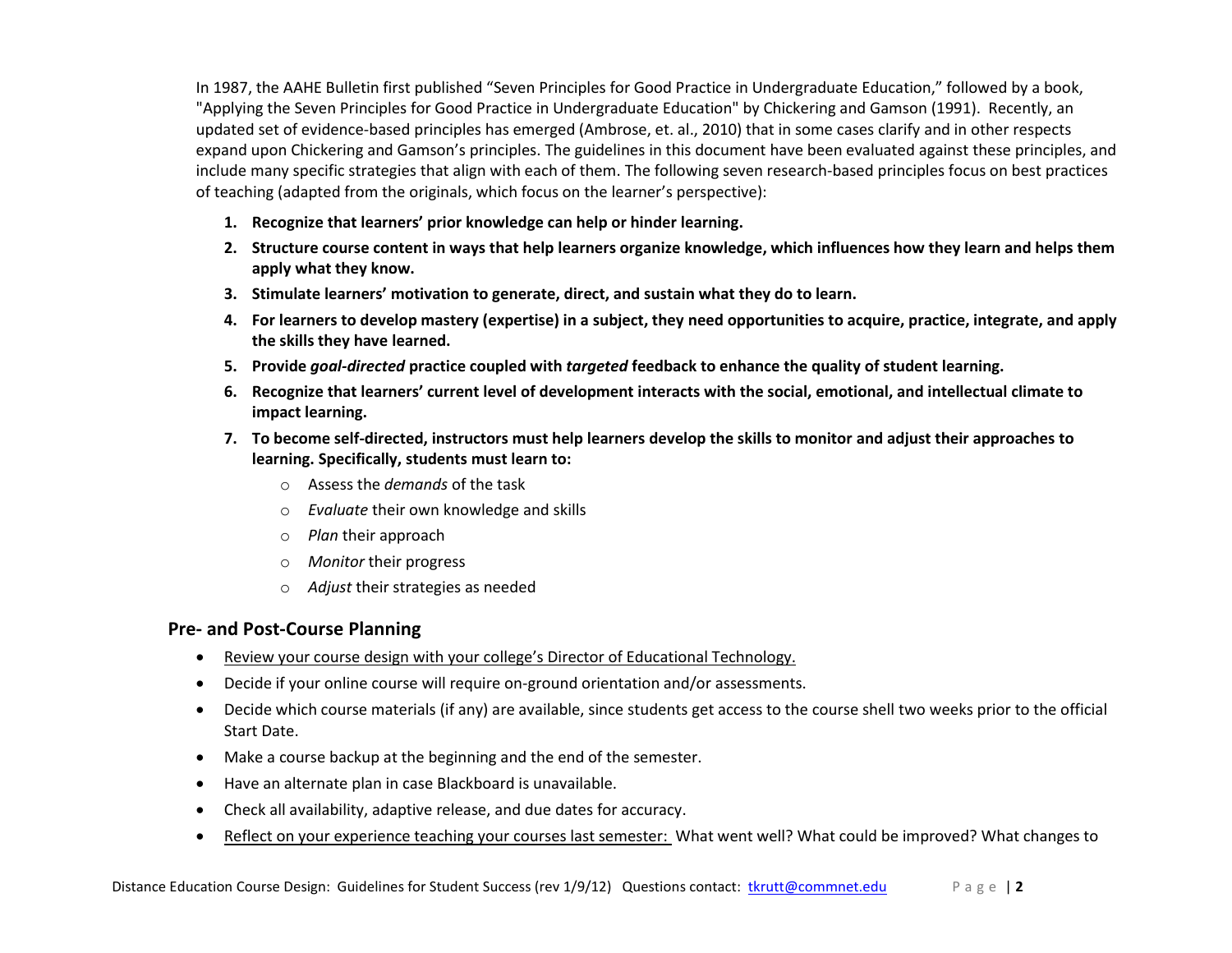## **Course Design Checklist**

**Each instructor should determine which of these recommended practices is appropriate to his or her discipline and teaching preferences. Additionally, each instructor should determine the extent to which these recommendations apply individually or collectively to the online component of the course.** In the tables below, you can indicate in the checkboxes in the left-hand columns whether you already have the item in your course **(Had it!)** or wish to include new items, activities or information **(Add it!).** The checkboxes in this document are interactive, so you can modify the document electronically and save it if you wish. To "check" a box  $(\boxtimes)$  just double click on it and change the Default value to "checked". **Strategies that the guidelines development team deemed particularly important are bolded.**

|         |         | <b>Establishing Expectations</b>                                                                  | <b>Ideas/Resources</b> |
|---------|---------|---------------------------------------------------------------------------------------------------|------------------------|
| Had it! | Add it! | <b>Academic Expectations (Independent of Course Delivery Method)</b>                              |                        |
|         |         | The Syllabus contains:                                                                            |                        |
|         |         | Clearly defined course goals, outcomes, and activities, which are aligned with course level       |                        |
|         |         | assessments (gradable activities such as tests, discussions, and assignments).                    |                        |
|         |         | Clearly defined grading criteria and due dates. These may also be listed in tables, schedule, the |                        |
|         |         | calendar tool, or other document.                                                                 |                        |
|         |         | Course policies including grading, academic honesty, plagiarism (copyright), students with        |                        |
|         |         | disabilities (ADA).                                                                               |                        |
|         |         | Clear directions on purchase of textbook and/or any required software or access codes for         |                        |
|         |         | external publisher resources and course materials.                                                |                        |
| Had it! | Add it! | <b>Online Expectations (Specific to the Course Delivery Environment)</b>                          |                        |
|         |         | Accepted online standards of behavior ("netiquette"). These may also be listed on the home        |                        |
|         |         | page or as a stand-alone document.                                                                |                        |
|         |         | Guidelines specifying instructor response time to student emails/questions, typically within 24-  |                        |
|         |         | 48 hours excluding weekends.                                                                      |                        |
|         |         | Policies regarding late work (particularly in cases of technical difficulties)                    |                        |
|         |         | Format for discussion board postings-subject headings, dates, deadlines.                          |                        |
|         |         | Rubric for quality and quantity of discussion postings.                                           |                        |
|         |         | Very detailed and clear assignments. Online instructors do not have in-class opportunities to     |                        |
|         |         | expand on assignments. Instructions may need to be rewritten to include details you would         |                        |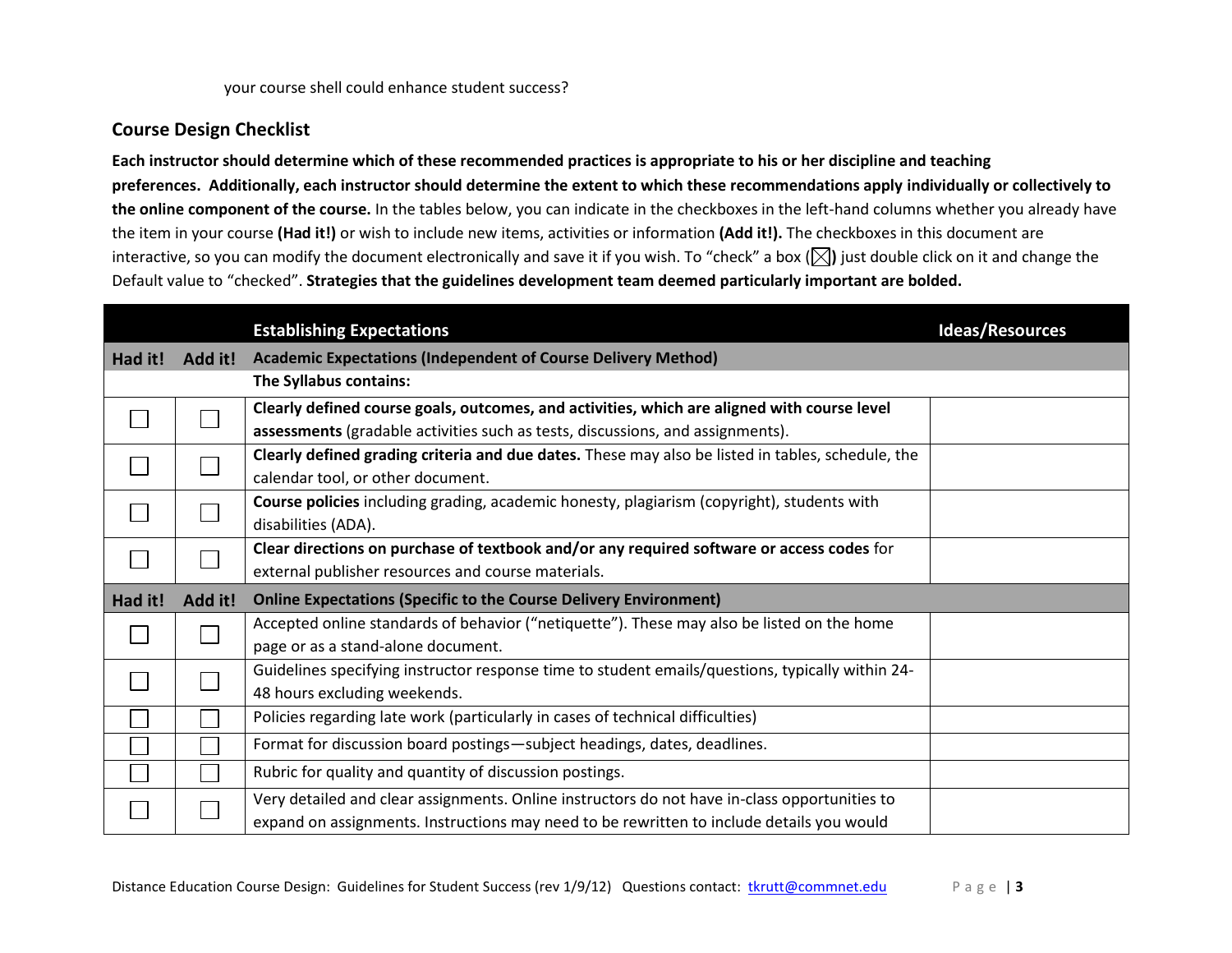|  |  | $^{\prime\prime}$<br>have<br>٦n<br>. OVE<br>. udss. |  |
|--|--|-----------------------------------------------------|--|
|--|--|-----------------------------------------------------|--|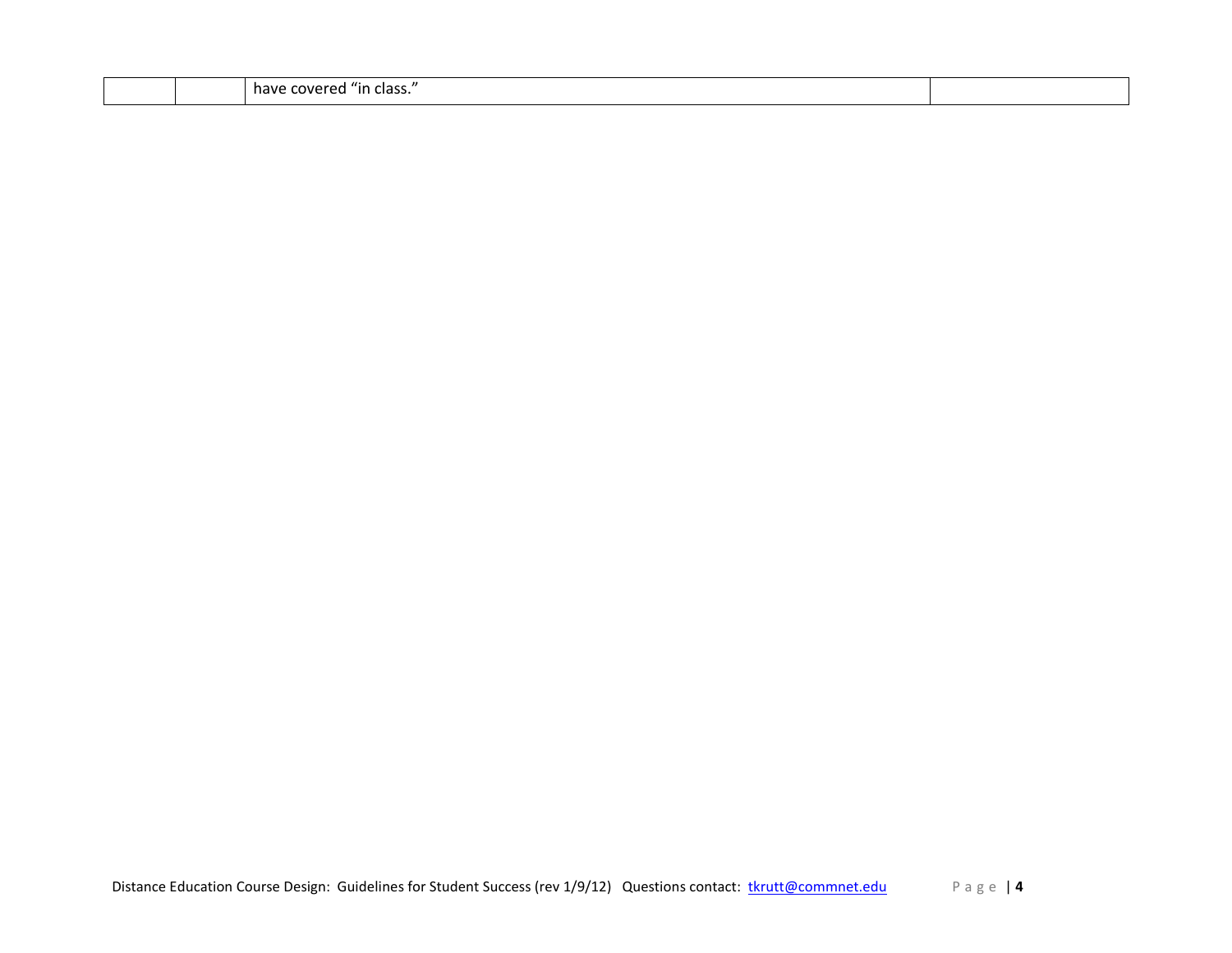|         |         | <b>Assessment Design and Feedback Strategies</b>                                                  | <b>Ideas/Resources</b> |
|---------|---------|---------------------------------------------------------------------------------------------------|------------------------|
|         |         | In the section on Establishing Expectations, instructors are encouraged to create a syllabus that |                        |
|         |         | includes clearly defined course goals, outcomes, and activities, which are aligned with course    |                        |
|         |         | level assessments (gradable activities such as tests, discussions, and assignments). Once the     |                        |
|         |         | desired learning outcomes for a course have been established, the next step is to design          |                        |
|         |         | assessments that enable the learners to demonstrate their level of proficiency. It's also         |                        |
|         |         | essential to promote the belief that students' success is a direct result of the amount of effort |                        |
|         |         | they have put forth (i.e. an internal locus of control).                                          |                        |
| Had it! | Add it! | <b>ASSESSMENT DESIGN</b>                                                                          |                        |
|         |         | Align instructional and assessment activities with learning objectives.                           |                        |
|         |         | Design assessments to be frequent, varied, and authentic to the application of learning, using    |                        |
|         |         | multiple assessment techniques. Interactive discussions, writing assignments, quizzes,            |                        |
|         |         | capstone projects, group work and online exams are suggested.                                     |                        |
|         |         | Provide students with assessment choices, where possible.                                         |                        |
|         |         | Provide detailed and constructive feedback through the use of rubrics, comments, and              |                        |
|         |         | suggestions for improvement in addition to grades.                                                |                        |
|         |         | Promote critical thinking and higher-order analytical skills through diverse methods of           |                        |
|         |         | assessment.                                                                                       |                        |
|         |         | Break large projects, such as research papers, into smaller component assignments (such as        |                        |
|         |         | topic list, annotated bibliography, outline, rough draft, final draft).                           |                        |
|         |         | Modify assessments from semester to semester.                                                     |                        |
|         |         | When possible, become familiar with students' writing styles through online discussions, so you   |                        |
|         |         | have a benchmark of their writing abilities.                                                      |                        |
|         |         | When creating tests, consider using publisher test banks, and also consider the number of         |                        |
|         |         | attempts, test duration, date availability, and randomization of questions and answers.           |                        |
|         |         | NOTE: This section particularly addresses the Higher Education Reauthorization Act, which         |                        |
|         |         | includes language in the section related to Regional Accrediting Agencies directing them to       |                        |
|         |         | ensure that their institutions have processes (pedagogical) to "establish that the student who    |                        |
|         |         | registers in a distance education course or program is the same student who participates and      |                        |
|         |         | completes the program and receives academic credit."                                              |                        |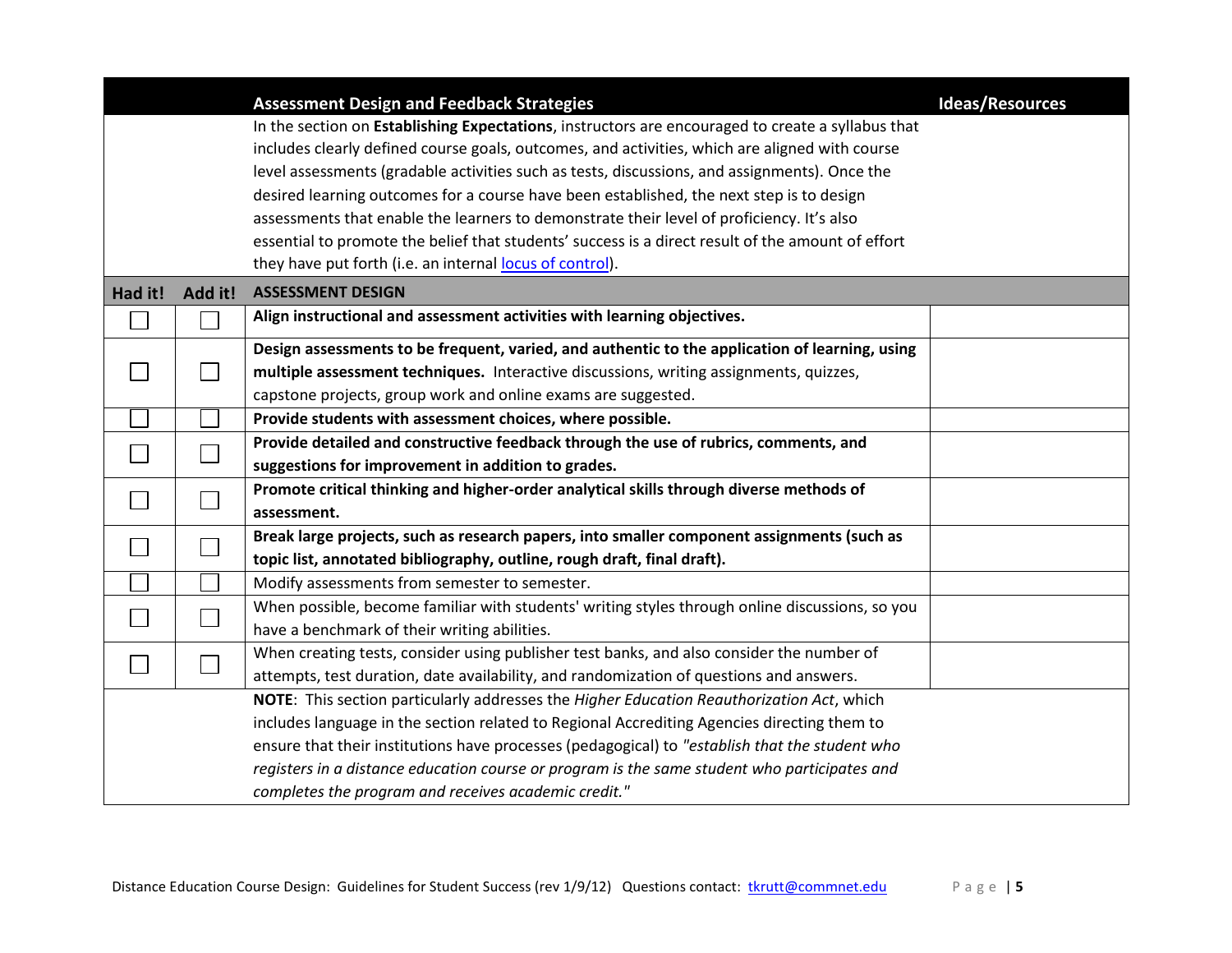| Had it! | Add it! | <b>ASSESSMENT FEEDBACK</b>                                                                      |                        |
|---------|---------|-------------------------------------------------------------------------------------------------|------------------------|
|         |         | Use e-mail only (NEVER a public discussion board!) to communicate with students about           |                        |
|         |         | personal topics such as student performance, family or health issues that arise, etc.           |                        |
|         |         | Allow students the necessary time for active reflection, practice, and self-assessment before   |                        |
|         |         | providing feedback.                                                                             |                        |
|         |         | Use formal and informal student feedback in an ongoing basis to help plan instruction and       |                        |
|         |         | assessments of student learning throughout the semester.                                        |                        |
|         |         | Alert students about when/where feedback on assessments will be provided so that students       |                        |
|         |         | can easily access instructor comments and grades.                                               |                        |
|         |         | <b>Getting Started</b>                                                                          | <b>Ideas/Resources</b> |
| Had it! | Add it! | Students may have a wide range of technical literacy. Links to tutorials about Blackboard,      |                        |
|         |         | troubleshooting information, and technical specifications for your course should be included.   |                        |
|         |         | Provide weekly expectations and clear, concise directions on how to navigate through the        |                        |
|         |         | course.                                                                                         |                        |
|         |         | Information about and/or a link to the college's Student Orientation course or website.         |                        |
|         |         | Technology and technical literacy requirements (web browser, software, hardware),               |                        |
|         |         | contingency plans (alternate contacts, phone, external email addresses), links to free plug-ins |                        |
|         |         | and downloads, etc.                                                                             |                        |
|         |         | Links to student resources (24/7 myCommnet and Blackboard Online Support, third-party           |                        |
|         |         | publisher tech support, counseling/advising, tutoring, library, bookstore, etc.)                |                        |
|         |         | Links to student preparedness for successful online learning resources (both college and        |                        |
|         |         | system level websites, tools, and/or websites).                                                 |                        |
|         |         | Pre-tests that will help identify gaps in critical prior knowledge.                             |                        |
|         |         | Student and instructor contracts.                                                               |                        |
|         |         | Sample assignments, quizzes, and/or discussions, to ensure students know how to successfully    |                        |
|         |         | accomplish these tasks and identify those who need further assistance.                          |                        |
|         |         | Use Adaptive Release settings to limit access to course materials until the student has         |                        |
|         |         | completed specific "getting started" tasks.                                                     |                        |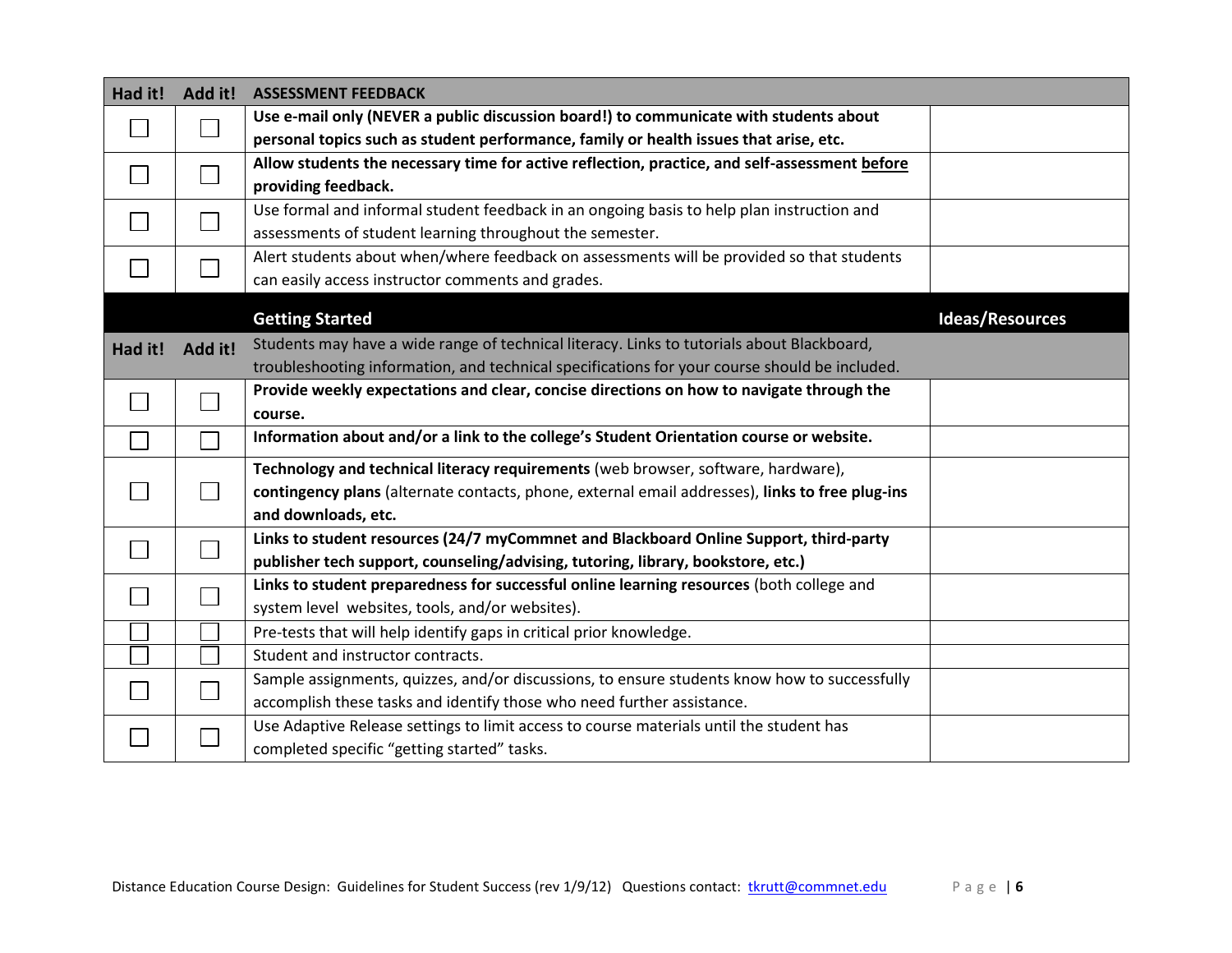|         |                             | Had it! Add it! Course & Lesson Organization                                                       | <b>Ideas/Resources</b> |
|---------|-----------------------------|----------------------------------------------------------------------------------------------------|------------------------|
|         |                             | Now it's time to organize your learning materials and activities clearly and cohesively,           |                        |
|         |                             | connecting them to the assessments, thus preparing your students for success. Your course          |                        |
|         |                             | should be easy for a first time user to navigate. In a fully-online course (ONLN), students should |                        |
|         |                             | know where to begin as soon as they log into the course. Incorporating scaffolding strategies      |                        |
|         |                             | helps students find material, understand deadlines, answer their own questions, and organize       |                        |
|         |                             | their approach learning. CHUNKING, SEQUENCING, and CONSISTENCY are course design                   |                        |
|         |                             | strategies that can help your students navigate and comprehend the information in your             |                        |
|         |                             | course. Universal Design and ADA strategies enable ALL learners to interact with your materials.   |                        |
| Had it! | Add it!                     | CHUNKING: Material should be broken down into short, manageable segments, which                    |                        |
|         |                             | supports the learners' ability to organize and remember new information and experiences.           |                        |
|         |                             | Text: Minimize the need to scroll down the page vertically—one screen is ideal. Break large        |                        |
|         | $\mathcal{L}_{\mathcal{A}}$ | blocks of text into smaller chunks with hyperlinks, and include graphics, pictures, or symbols.    |                        |
|         |                             | Audio and Video: 5-10 minute clips (that you create yourself or link to, such as podcasts), which  |                        |
|         |                             | corresponds to the average attention span of adults.                                               |                        |
|         |                             | Activities: Consider including short, interactive learning activities such as games, puzzles,      |                        |
|         |                             | "SCORM" modules, etc.                                                                              |                        |
|         |                             | Presentations (PowerPoints, etc.): Consider appropriate length as well as the option of saving     |                        |
|         |                             | presentations as PDFs with 2-3 slides per page (which makes them easier and shorter to print).     |                        |
|         |                             | Use the 3-click rule: Course materials should be found within 3 clicks.                            |                        |
| Had it! | Add it!                     | SEQUENCING: Present content in a logical progression to help learners structure and "make          |                        |
|         |                             | meaning" of the information being presented.                                                       |                        |
|         |                             | Provide an introduction or overview of the content to be learned in each module.                   |                        |
|         |                             | Include an "attention-grabbing" exercise such as a scenario, case study, story, etc.               |                        |
|         |                             | Help learners access prior knowledge or identify knowledge gaps in preparation for the new         |                        |
|         |                             | concepts and content to be presented, through analogies, flowcharts, diagrams, graphic             |                        |
|         |                             | organizers, video reviews, pre-tests, etc.                                                         |                        |
|         |                             | Use learning activities and practice exercises that correspond to course objectives and            |                        |
|         |                             | assessments, to promote knowledge of course content.                                               |                        |
|         |                             | Provide students with opportunities for active reflection throughout each module, through the      |                        |
|         |                             | use of discussions, journals, blogs, group work, etc.                                              |                        |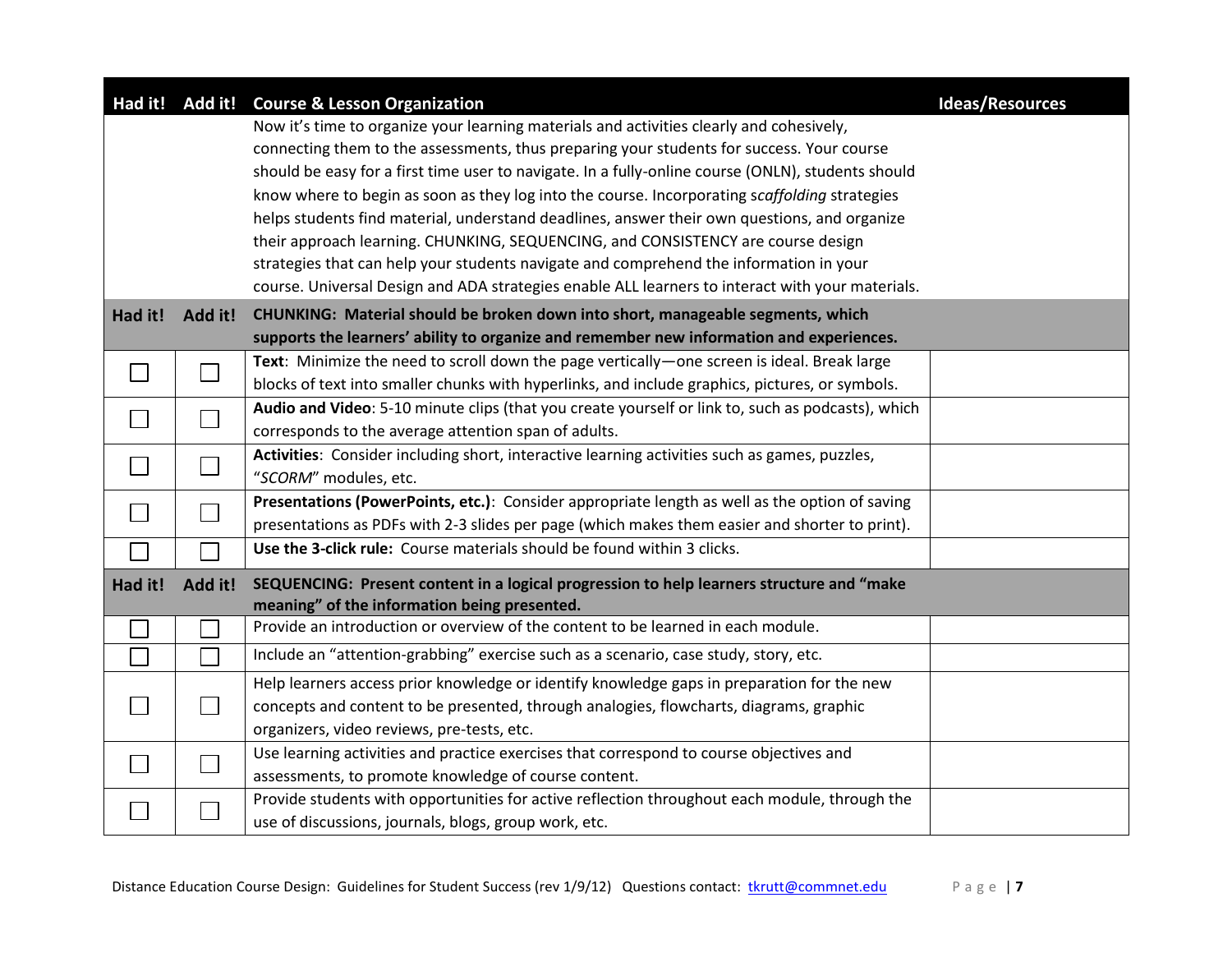|         | Had it! Add it! | CONSISTENCY: A systematic, uniform approach to information design provides a sense of<br>coherence to the course, and lessens learner anxiety by enhancing their confidence in their<br>ability to navigate to precisely what they need. |  |
|---------|-----------------|------------------------------------------------------------------------------------------------------------------------------------------------------------------------------------------------------------------------------------------|--|
|         |                 | The sequencing and internal structure (i.e., the number and names of subfolders within each                                                                                                                                              |  |
|         |                 | learning module) remains the same in ALL learning modules.<br>The formatting of items/documents (i.e., type size, heading styles, and other page elements) is                                                                            |  |
|         |                 | consistent.                                                                                                                                                                                                                              |  |
|         |                 | A consistent naming convention is used for both documents and icons, and if a document or                                                                                                                                                |  |
|         |                 | item is referred to in one part of the course, the correct title or terminology is used so the                                                                                                                                           |  |
|         |                 | student knows exactly what they are looking for.                                                                                                                                                                                         |  |
| Had it! | Add it!         | UNIVERSAL DESIGN AND ADA GUIDELINES: UD principles can help instructors create                                                                                                                                                           |  |
|         |                 | educational content that can be used equally well by students who may be coping with various                                                                                                                                             |  |
|         |                 | learning and/or physical disabilities.                                                                                                                                                                                                   |  |
|         |                 | Present course content in a variety of ways that would make it accessible to individuals with                                                                                                                                            |  |
|         |                 | diverse abilities. For example, could a student with a visual impairment use a screen reading                                                                                                                                            |  |
|         |                 | device to listen to the text-based content files in your course? Are there transcripts provided of                                                                                                                                       |  |
|         |                 | audio files? Are there alternate descriptions included of diagrams, flowcharts or other graphics?                                                                                                                                        |  |
|         |                 | If you create HTML content, did you "Alt Tag" the graphics, so a person using a screen reader                                                                                                                                            |  |
|         |                 | knows what is represented by that graphic. If you create video tutorials, are they equally                                                                                                                                               |  |
|         |                 | accessible to those who can hear them but cannot see them, or see them but not hear them?                                                                                                                                                |  |
|         |                 | Try to make activities, learning objects, and assessments "multi-modal". In other words,                                                                                                                                                 |  |
|         |                 | where possible and appropriate, the course should provide learners with a variety of ways to                                                                                                                                             |  |
|         |                 | explore concepts and to express or demonstrate their new knowledge in a way that is                                                                                                                                                      |  |
|         |                 | congruent with their own interests and abilities.                                                                                                                                                                                        |  |
|         |                 | Make sure hyperlink text clearly defines where the link leads (i.e., instead of labeling a link                                                                                                                                          |  |
|         |                 | "click here" include the name of the website where the link will take the user.)                                                                                                                                                         |  |
|         |                 | Make sure that menu items and text are readable by ensuring that there is appropriate level of                                                                                                                                           |  |
|         |                 | contrast between background color and text (i.e., very light text with dark background or vice                                                                                                                                           |  |
|         |                 | versa), that font size is appropriate for legibility, etc.                                                                                                                                                                               |  |
|         |                 | Don't depend on color alone to distinguish import text elements or visual cues (since those                                                                                                                                              |  |
|         |                 | with color blindness will not discern color differences). Instead use color in combination with                                                                                                                                          |  |
|         |                 | other cues such as bold, italic, or underlined text-and use these cues consistently.                                                                                                                                                     |  |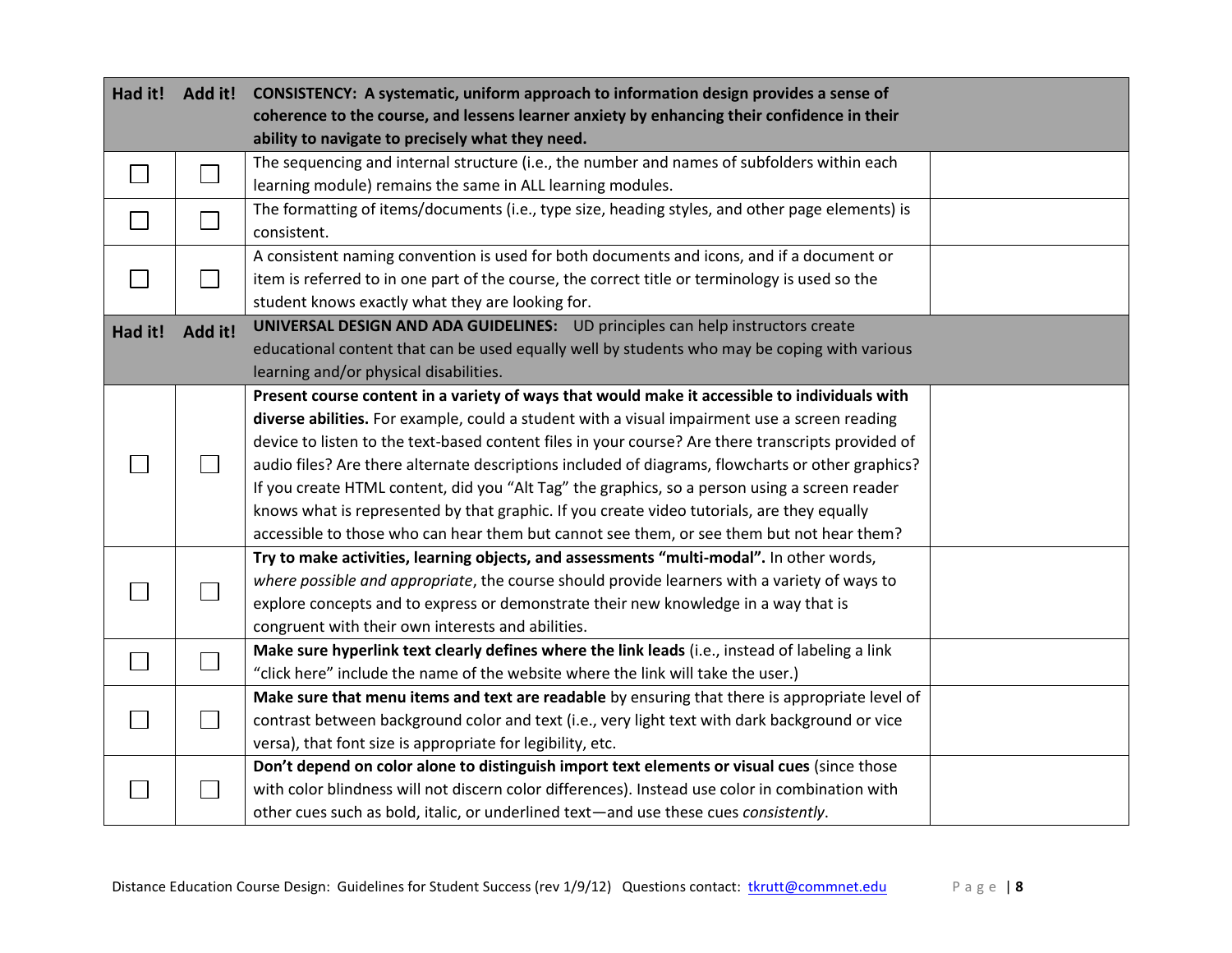|         |         | <b>Communication and Collaboration</b>                                                             | <b>Ideas/Resources</b> |
|---------|---------|----------------------------------------------------------------------------------------------------|------------------------|
|         |         | Interaction and collaboration between the instructor and students are important                    |                        |
|         |         | components of online teaching and learning, yet are often overlooked. Instructors need to          |                        |
|         |         | create a "social presence" in their online courses not just to answer questions, but to establish  |                        |
|         |         | community and rapport with students as they would in an on-ground class. Merely posting            |                        |
|         |         | material in the course shell is like putting books or self-paced tapes on reserve in the library-  |                        |
|         |         | that's providing resources, but it's not teaching. Instructors can establish presence in an online |                        |
|         |         | delivery mode by communicating their own style and personality in a variety of ways.               |                        |
| Had it! | Add it! | <b>SOCIAL PRESENCE</b>                                                                             |                        |
|         |         | Post a personal welcome, written in your own "voice," rather than just the "policy-speak" of       |                        |
|         |         | the syllabus. This could include a bio, photo, audio, or video of yourself, etc.). This can help   |                        |
|         |         | establish a friendly, informal tone for the online class environment.                              |                        |
|         |         | Actively involve yourself in discussion by posting follow-up questions, challenging students to    |                        |
|         |         | delve deeper into issues, etc.                                                                     |                        |
|         |         | Model expected behavior in discussion boards, following the "netiquette" guidelines you have       |                        |
|         |         | provided (as noted in the section on Establishing Expectations).                                   |                        |
|         |         | Participate regularly in threaded discussions and respond to student questions within the          |                        |
|         |         | discussion board.                                                                                  |                        |
| Had it! | Add it! | <b>INTERACTION</b>                                                                                 |                        |
|         |         | Provide opportunities and support for peer to peer feedback and review, and encourage              |                        |
|         |         | students to help fellow students.                                                                  |                        |
|         |         | Use discussion boards as a way for students to share their progress on homework,                   |                        |
|         |         | assignments, or projects.                                                                          |                        |
|         |         | Design thought-provoking questions that inspire in-depth responses as well as exchanges            |                        |
|         |         | among students and enable students to demonstrate their understanding of the material.             |                        |
|         |         | Use journals as a tool for self-reflection and/or private interactions between student and         |                        |
|         |         | instructor.                                                                                        |                        |
| Had it! | Add it! | <b>COLLABORATION AND GROUPWORK</b>                                                                 |                        |
|         |         | Incorporate group projects or problem-based learning assignments that require collaboration.       |                        |
|         |         | Use group-oriented tools (such as wikis, blogs, discussion boards, chat rooms) so groups of        |                        |
|         |         | students can work together on projects.                                                            |                        |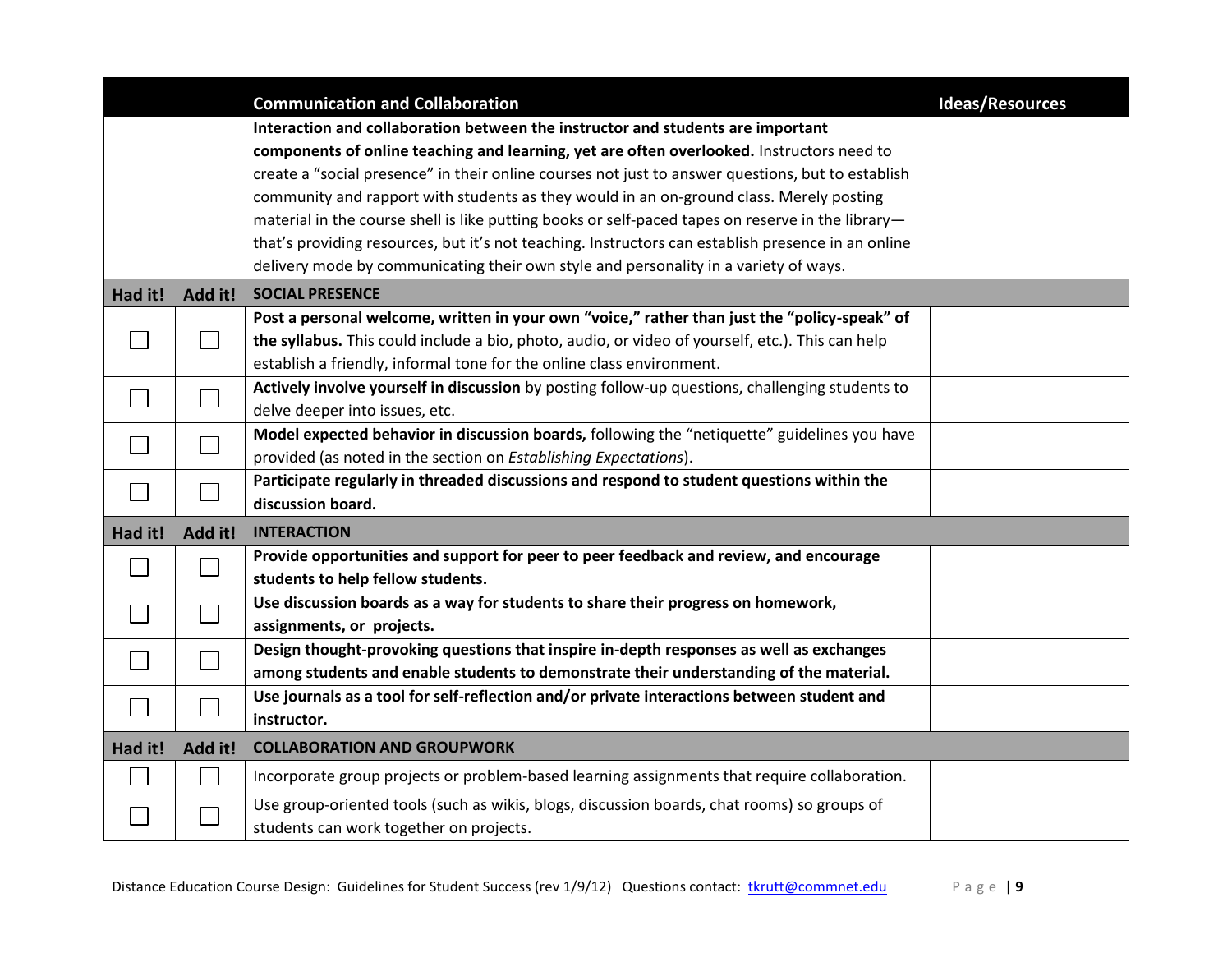|         |         | Provide specific guidelines for group work such as defining roles, responsibilities, and<br>expectations for group members, as well as timelines and grading criteria (e.g. group grade,<br>individual grade, or blended grade based on degree of participation). |                        |
|---------|---------|-------------------------------------------------------------------------------------------------------------------------------------------------------------------------------------------------------------------------------------------------------------------|------------------------|
|         |         | <b>Classroom Management Strategies</b>                                                                                                                                                                                                                            | <b>Ideas/Resources</b> |
| Had it! | Add it! | Many of the same features that are essential to the success of a traditional classroom                                                                                                                                                                            |                        |
|         |         | management also apply in the online classroom. However, in an online class, it is especially                                                                                                                                                                      |                        |
|         |         | important to have both resources and processes in place that will establish your expectations                                                                                                                                                                     |                        |
|         |         | for your students, help get them off to a good start, and help them learn how to navigate the                                                                                                                                                                     |                        |
|         |         | course. You will find that the more consistent and well-organized your course design is, the less                                                                                                                                                                 |                        |
|         |         | questions you will have to answer as the course progresses, since students will soon "learn how                                                                                                                                                                   |                        |
|         |         | to learn" from your course.                                                                                                                                                                                                                                       |                        |
|         |         | Assure that all learners are 'on board' throughout the course (e.g, by checking Last Access                                                                                                                                                                       |                        |
|         |         | dates, ensuring participation in discussion boards, early warning system rules, etc.)                                                                                                                                                                             |                        |
|         |         | Create an ungraded "Water Cooler" or "Course Questions" discussion board to cut down on                                                                                                                                                                           |                        |
|         |         | individual e-mails, preserve a record of exchanges, allow all students to see responses to                                                                                                                                                                        |                        |
|         |         | common questions, and enable students to help each other by answering each other's                                                                                                                                                                                |                        |
|         |         | questions.                                                                                                                                                                                                                                                        |                        |
|         |         | Create and maintain a course "Frequently Asked Questions" page. This helps cut down on                                                                                                                                                                            |                        |
|         |         | individual emails, can save both instructors and students time, and (as long as the instructor                                                                                                                                                                    |                        |
|         |         | consistently points students to the FAQs) can also prompt students to look for the answers to                                                                                                                                                                     |                        |
|         |         | their question before posting or emailing.                                                                                                                                                                                                                        |                        |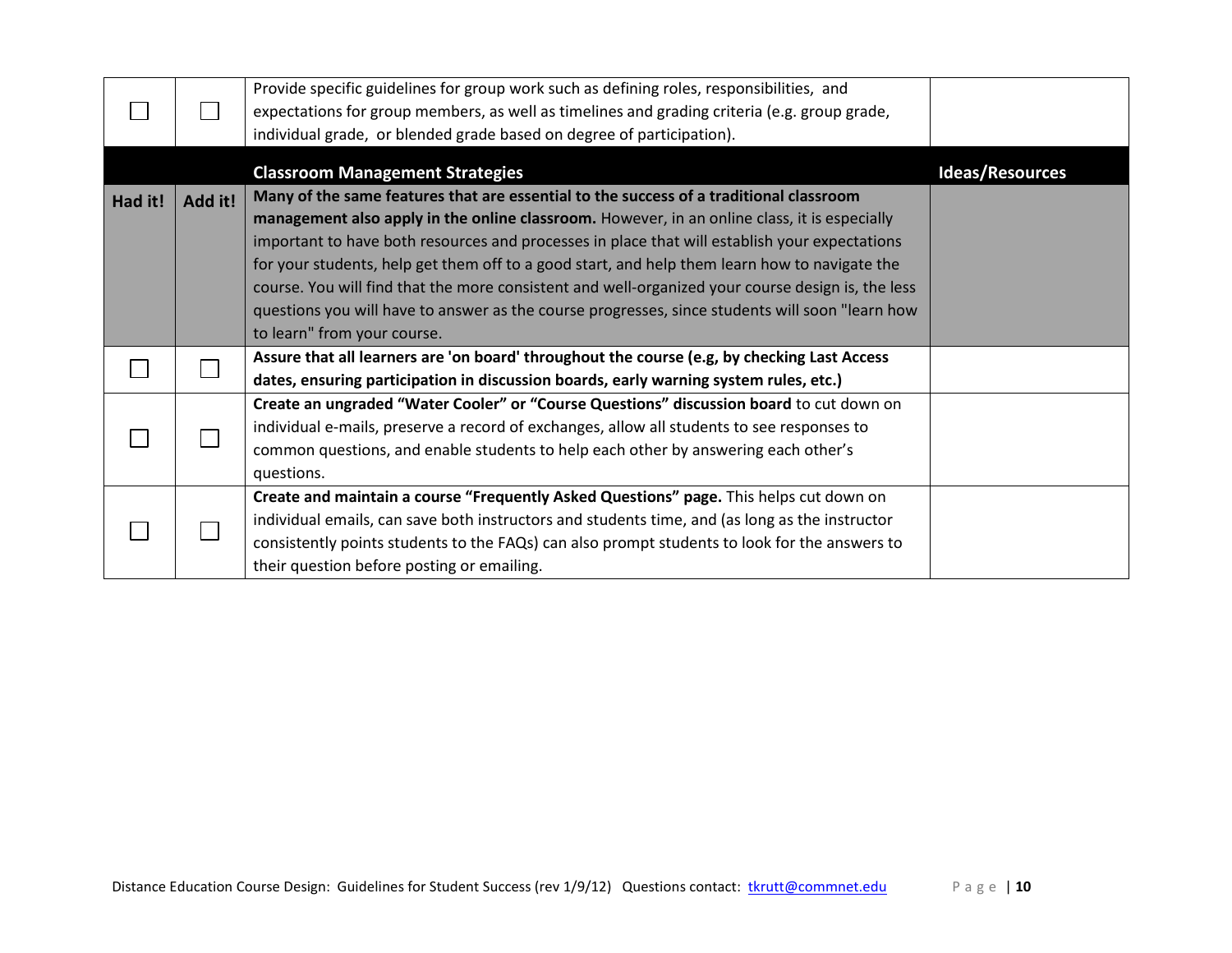# **REFERENCES**

Note: Retrieval dates for many of the original reference articles URLs listed below were updated with the revised version of this document in July 2011.

Ambrose, S., Bridges, M., Lovett, C., DiPietro, M., and Norman, M. (2010). How Learning Works: Seven Research Based Principles for Smart Teaching. John Wiley and Sons, Inc.

Berge, Z., & Collins, M. P. (1996). Facilitating interaction in computer mediated computer courses. Retrieved July 8, 2011 from <http://members.fortunecity.com/rapidrytr/dist-ed/roles.html>

Boettcher, J. (2000, February). Another look at the tower of wwwebble. Retrieved April 22, 2005, from California Community Colleges Web Site: [http://www.tipsnews.org/newsletter/00-02/wwwebble.html.](http://www.tipsnews.org/newsletter/00-02/wwwebble.html)

Boettcher, J. V. (2003, July 21). Course management systems and learning principles: Getting to know each other. Retrieved July 8, 2011 from [http://campustechnology.com/Articles/2003/06/Course-Management-Systems-and-Learning-Principles-Getting-to-Know-Each-](http://campustechnology.com/Articles/2003/06/Course-Management-Systems-and-Learning-Principles-Getting-to-Know-Each-Other.aspx?Page=2&p=1)[Other.aspx?Page=2&p=1](http://campustechnology.com/Articles/2003/06/Course-Management-Systems-and-Learning-Principles-Getting-to-Know-Each-Other.aspx?Page=2&p=1)

Brennan, R. (2003a). One size doesn't fit all: Pedagogy in the online environment-Volume 2. Australia: Australian National Training Authority. Retrieved July 8, 2011 fro[m http://www.ncver.edu.au/](http://www.ncver.edu.au/) (free registration and log-in required).

Dabbagh, B. S. (1999). Web-based course authoring tools: Pedagogical implications. Paper presented at the meeting of the Ed-Media 99 Conference. Retrieved January 22, 05 from [http://classweb.gmu.edu/ndabbagh/edmedia.html.](http://classweb.gmu.edu/ndabbagh/edmedia.html)

Dabbagh, N. (2004, January 24). The instructional design knowledge base. Retrieved January 24, 2004, from George Mason University Web, Instructional Technology Program Website: [http://classweb.gmu.edu/ndabbagh/Resources/IDKB/index.htm.](http://classweb.gmu.edu/ndabbagh/Resources/IDKB/index.htm)

Dabbagh, N., & Burton, L. (1999). The design, development, implementation, and evaluation of a graduate level course for teaching webbased instruction. Proceedings of the North American Web conference, NAW 1999, Fredricton, New Brunswick. Retrieved February 21, 2005, fro[m http://naweb.unb.ca/proceedings/1999/dabbagh/dabbagh.html](http://naweb.unb.ca/proceedings/1999/dabbagh/dabbagh.html)

Doolittle, P.E. (1999, October). Constructivism and Online Education. Paper presented at the meeting of the International Online Conference: Teaching Online in Higher Education, Fort Wayne, In. Retrieved July 8, 2011, from [http://web.archive.org/web/20061208070911/http://edpsychserver.ed.vt.edu/workshops/tohe1999/text/doo2.pdf](http://web.archive.org/web/20061208070911/http:/edpsychserver.ed.vt.edu/workshops/tohe1999/text/doo2.pdf)

Jonassen, D. H. (2004). IT Forum Paper #1. In Technology as cognitive tools: Learners as designers. Retrieved February 28, 2005, from <http://it.coe.uga.edu/itforum/paper1/paper1.html> .

Maor, D. (2004 December). Pushing beyond the comfort zone: Bridging the gap between technology and pedagogy. Paper presented at the meeting of the Proceeding of the 21st ASCILITE Conference. Retrieved January 5, 2005 from <http://www.ascilite.org.au/conferences/perth04/procs/maor.html> .

McGee, P., Carmean, C., & Jafari, A. (2005). Course management systems for learning: Beyond accidental pedagogy. London: Information Science Publishing.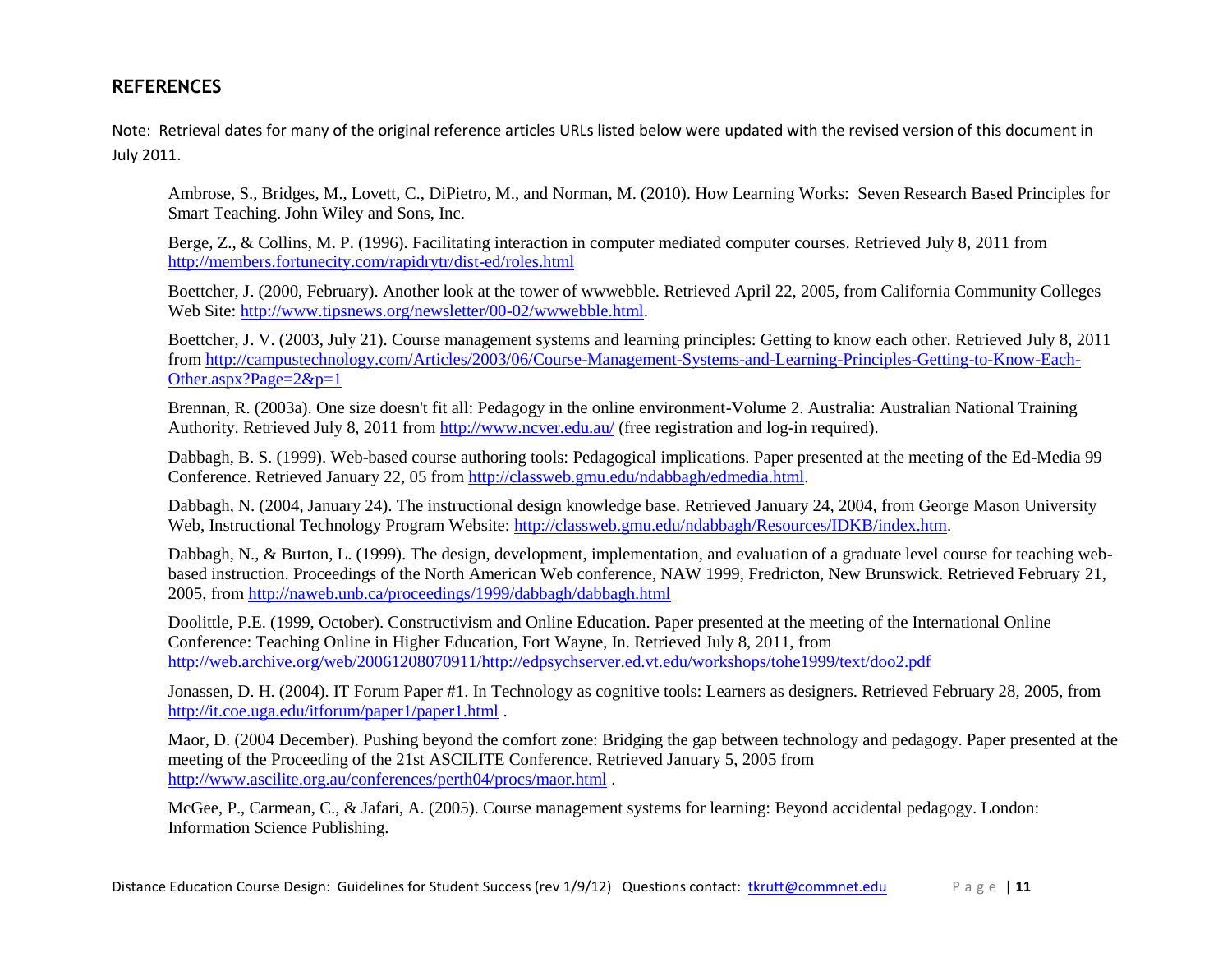Moore, M. G., & Kearsley, G. (1996). Distance education: A systems view. Boston, MA: Wadsworth Publishing Company.

Morgan, G. (2003, May). Faculty use of course management systems. Retrieved January 30, 2005, from Educause Center for Applied Research Web Site: [http://www.educause.edu/ir/library/pdf/ecar\\_so/ers/ers0302/ekf0302.pdf](http://www.educause.edu/ir/library/pdf/ecar_so/ers/ers0302/ekf0302.pdf)

National Center for Online Learning Research. (2005). National Center for Online Learning Research. Retrieved April 10, 2005, from [http://www.ncolr.org/.](http://www.ncolr.org/) (No longer accessible as of July 8, 2011)

Nasseh, B. (04/08/2002). Search for a new pedagogy: Implications for the development of the constructivist pedagogy in Internet-based education. Paper presented at the meeting of the OHECC Conference. Retrieved April 8, 2005 fro[m http://web/bsu/edu/ohecc/planner.asp.](http://web/bsu/edu/ohecc/planner.asp) (No longer available as of July 8, 2011)

Palloff, R. M., & Pratt, K. (1999). Building learning communities in cyberspace: Effective strategies for the online classroom. San Francisco, CA: Jossey-Bass, Inc.

Palloff, R. M., & Pratt, K. (2000, October). Making the transition: Helping teachers to teach online. Paper presented at the meeting of the Educause. Nashville, TN.

Reeves, T. C. (1994). Evaluating what really matters in computer-based education. In M. Wild & D. Kirkpatrick, (Eds.), Computer education: New Perspectives (p. 219-246). Perth, Australia:MASTEC. Retrieved July 8, 2011, from <http://www.eduworks.com/Documents/Workshops/EdMedia1998/docs/reeves.html>

Ullman, C., & Rabinowitz, M. (2004, October). Course management systems and the reinvention of instruction. T.H.E. Journal Online: Technological Horizons in Education. Retrieved July 8, 2011, from [http://www.gilfuseducationgroup.com/course-management-systems](http://www.gilfuseducationgroup.com/course-management-systems-and-the-reinvention-of-instruction)[and-the-reinvention-of-instruction](http://www.gilfuseducationgroup.com/course-management-systems-and-the-reinvention-of-instruction)

University of Illinois. (1999). Teaching at an Internet distance: The pedagogy of online teaching and learning. Retrieved July 8, 2011, from

[http://www.ecls.ncl.ac.uk/webprimary/elearning/Reports%5EUniversity%20of%20Illinois%20Faculty%20Seminar%5Ethe%20Pedagogy](http://www.ecls.ncl.ac.uk/webprimary/elearning/Reports%5EUniversity%20of%20Illinois%20Faculty%20Seminar%5Ethe%20Pedagogy%20of%20Online%20Teaching%20and%20Learning%20-%201999%20and%20HE%20but%20still%20worth%20a%20look.pdf) [%20of%20Online%20Teaching%20and%20Learning%20-%201999%20and%20HE%20but%20still%20worth%20a%20look.pdf](http://www.ecls.ncl.ac.uk/webprimary/elearning/Reports%5EUniversity%20of%20Illinois%20Faculty%20Seminar%5Ethe%20Pedagogy%20of%20Online%20Teaching%20and%20Learning%20-%201999%20and%20HE%20but%20still%20worth%20a%20look.pdf)

Web-Based Education Commission. (2000). The power of the Internet for learning: Final report of web-based education commission. Retrieved March 15, 2005, from [http://www.ed.gov/offices/AC/WBEC/FinalReport/index.html.](http://www.ed.gov/offices/AC/WBEC/FinalReport/index.html)

Yukselturk, E. & Bulut, S. (2007). Predictors for Student Success in an Online Course. Educational Technology & Society,

10 (2), 71-83. Retrieved July 8, 2011 from [http://www.ifets.info/journals/10\\_2/7.pdf](http://www.ifets.info/journals/10_2/7.pdf)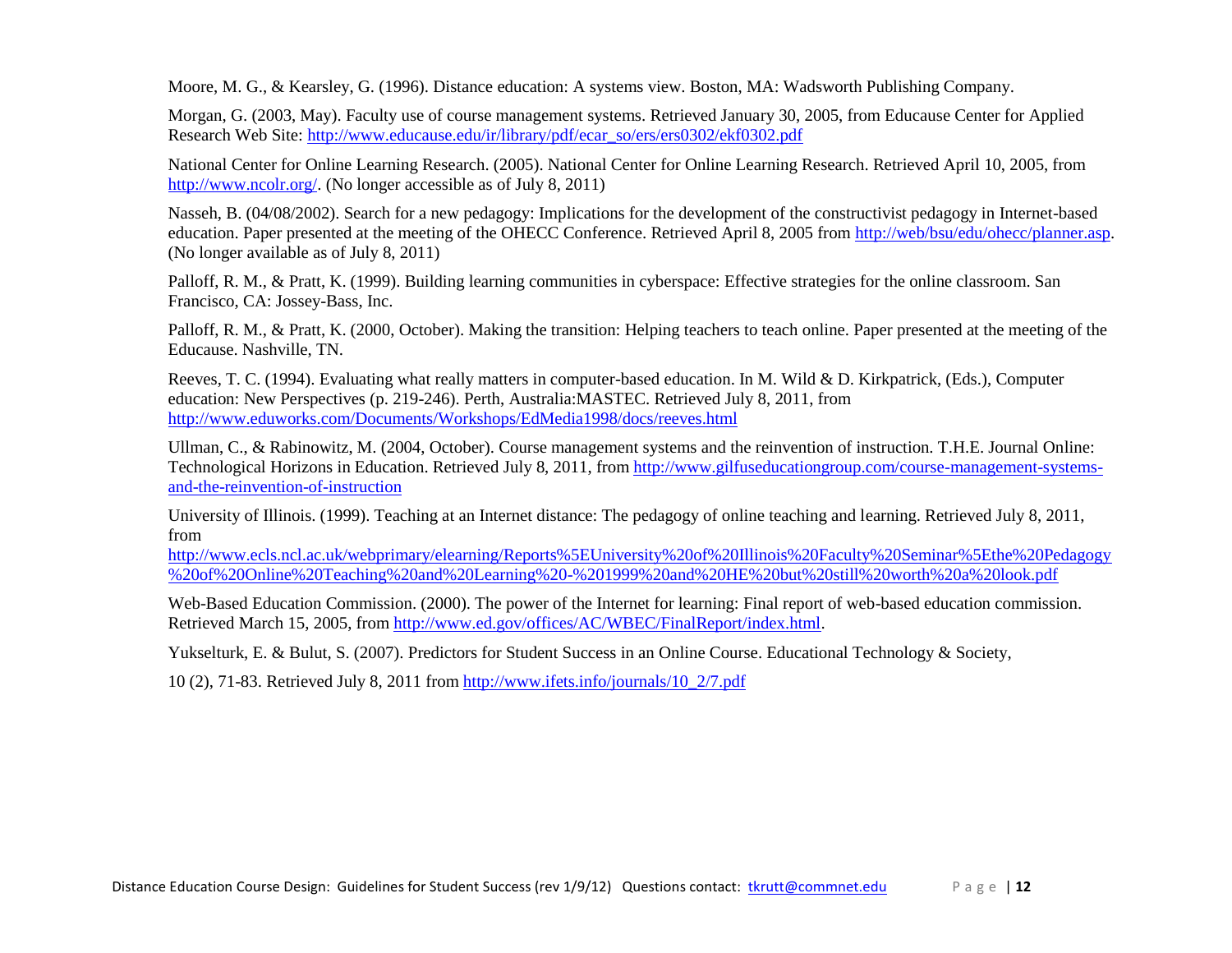# **GLOSSARY OF COMMON TERMS IN ONLINE TEACHING AND LEARNING**

**Active learning** In traditional or pedagogical education, material to be learned is often transmitted to students by teachers. That is, learning is passive. In active learning, students are much more actively engaged in their own learning while educators take a more guiding role. This approach is thought to promote processing of skills/knowledge to a much deeper level than passive learning. Related terms/concepts include: experiential learning, hands on learning. Taken from: Herod, L. (2002).Adult learning from theory to practice. Retrieved March 15, 2006 fro[m http://www.nald.ca/adultlearningcourse/glossary.htm](http://www.nald.ca/adultlearningcourse/glossary.htm)

**ADA (Americans with Disabilities Act)** When Congress passed the Rehabilitation Act of 1973, it included Section 504 which forbade discrimination against persons with disabilities by programs and activities receiving federal financial assistance, which included virtually every institution of higher education, except the U.S. military academies and a few small religious schools. The Americans with Disabilities Act of 1990 (ADA) was patterned after Section 504. It requires that students with disabilities may not be excluded from participation in, or be denied the benefits of, or be subjected to discrimination by any institution which is subject to the ADA. The ADA does not require that the institution receive federal financial assistance. A postsecondary institution must make reasonable accommodations in order to provide students with disabilities an equal opportunity to participate in the institution's courses, programs and activities. Retrieved March 16, 2006 from: NETAC Teacher Tipsheet was compiled by Jo Anne Simon, Attorney at Law, Brooklyn, New York. [http://www.netac.rit.edu/publication/tipsheet/ADA.html.](http://www.netac.rit.edu/publication/tipsheet/ADA.html) See also: Distance Education: Access Guidelines for Students with Disabilities August 1999 [http://www.htctu.net/publications/guidelines/distance\\_ed/disted.htm.](http://www.htctu.net/publications/guidelines/distance_ed/disted.htm) Also, Web Accessibility Initiative (WAI) <http://www.w3.org/WAI/>

**Assistive technology** Assistive technology is either software, hardware, or both which is designed to help individuals with disabilities be more independent. In general, the term is applied to technology, such as screen readers, designed to help individuals with vision disabilities but it can also be applied to tactile aides such as haptic devices and software.

**Audio** Audio refers to the sound component of multimedia content.

**Blog** A blog (web log) is web-based journal. It gives a chronological, usually daily, account of the author's interests, activities or life.

**Bloom's Taxonomy** Beginning in 1948, a group of educators, headed by Benjamin Bloom, undertook the task of classifying educational goals and objectives. The intent was to develop a classification system for three domains: the cognitive, the affective, and the psychomotor. Work on the cognitive domain was completed in 1956 and is commonly referred to as Bloom's Taxonomy of the Cognitive Domain (Bloom et al., 1956). It is a classification of thinking with six different levels, with each successive level increasing in complexity. The first three levels: Knowledge, Comprehension and Application are often referred to as lower level thinking, while the second three levels: Analysis, Synthesis and Evaluation are referred to as higher level thinking.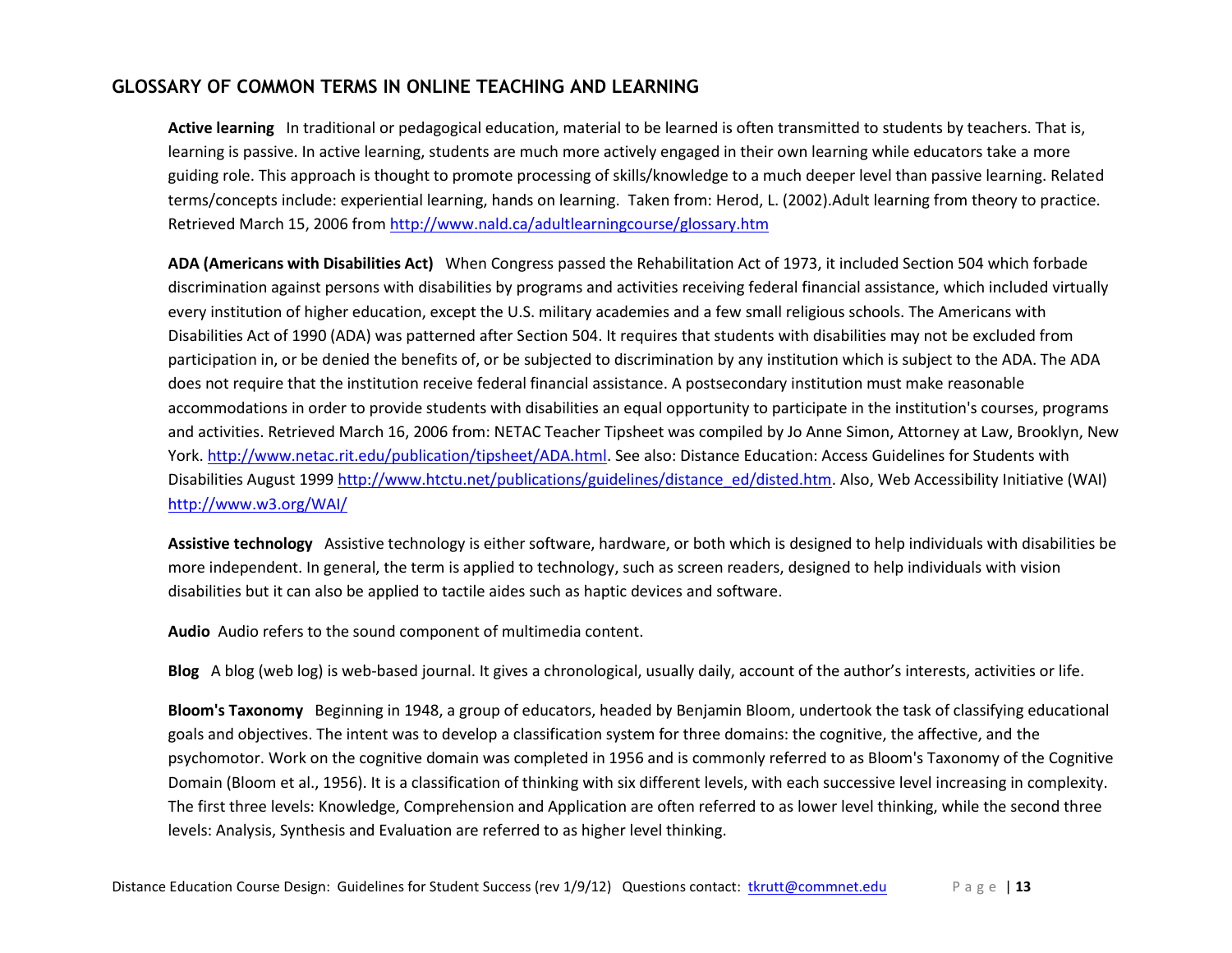Anderson & Krathwohl (2001) have proposed some minor changes to include the renaming and reordering of the taxonomy. Anderson and Krathwohl expanded the single dimension of the original taxonomy into a two-dimensional framework consisting of factual/conceptual knowledge and cognitive processes.

The revised taxonomy incorporates both the kind of knowledge to be learned (knowledge dimension) and the process used to learn (cognitive process), allowing for the instructional designer to efficiently align objectives to assessment techniques.

For further information see: Bloom, B., Englehart, M. Furst, E., Hill, W., & Krathwohl, D. (1956). Taxonomy of educational objectives: The classification of educational goals. Handbook I: Cognitive domain. New York, Toronto: Longmans, Green. Also see: Anderson, L.W., & Krathwohl (Eds.). (2001). *A Taxonomy for Learning, Teaching, and Assessing: A Revision of Bloom's Taxonomy of Educational Objectives*. New York: Longman. Definition based on information retrieved March 15, 2006 from: <http://www.nexus.edu.au/teachstud/gat/morrison.htm> (no longer available as of 7/8/11), [http://chiron.valdosta.edu/whuitt/col/cogsys/bloom.html,](http://chiron.valdosta.edu/whuitt/col/cogsys/bloom.html) and<http://www.bena.com/ewinters/Bloom.html> (no longer available as of 7/8/11). Also se[e http://classweb.gmu.edu/ndabbagh/Resources/Resources2/krathstax.htm](http://classweb.gmu.edu/ndabbagh/Resources/Resources2/krathstax.htm)

**Collaborative learning** "A structured instructional interaction among two or more learners to achieve a learning goal or complete an assignment" (Clark & Mayer, 2003, p. 310).Taken from: Clark, R. C., & Mayer, R. E. (2003). E-learning and the science of instruction. San Francisco, CA: John Wiley & Sons, Inc.

**Constructivist Learning Theory** Constructivist learning theory is based on the belief that individuals actively construct their own knowledge and their own understanding of the world based on past knowledge. Constructivists believe that the environment needs to be highly adaptive to the student, and they rely heavily on student initiative, allowing students to learn at their own speed. People then construct meaning by the way in which they make sense of their experiences as an internal cognitive activity (Alessi & Trollip, 2001). "Meaning is made by the individual and is dependent on the individual's previous and current knowledge structure" (Merriam & Caffarella, 1999, p. 261). In constructivism, the brain not only finds slots to house the information entering it, but it must also process and interpret the information. This process may be conscious or unconscious, but it is the process through which learning occurs. This process of interpretation may also be referred to as metacognition or the process of thinking about thinking. (Taken from Cercone, 2006).

**Critical thinking** Critical thinking includes the ability for a person to use his/her intelligence, knowledge and skills to question and carefully explore situations to arrive at thoughtful conclusions based on evidence and reason. A critical thinker is able to get past biases and view situations from different perspectives to ultimately improve his/her understanding of the world. According to Brookfield critical thinking includes reflecting on the assumptions underlying our actions, and considering new ways of looking at the world and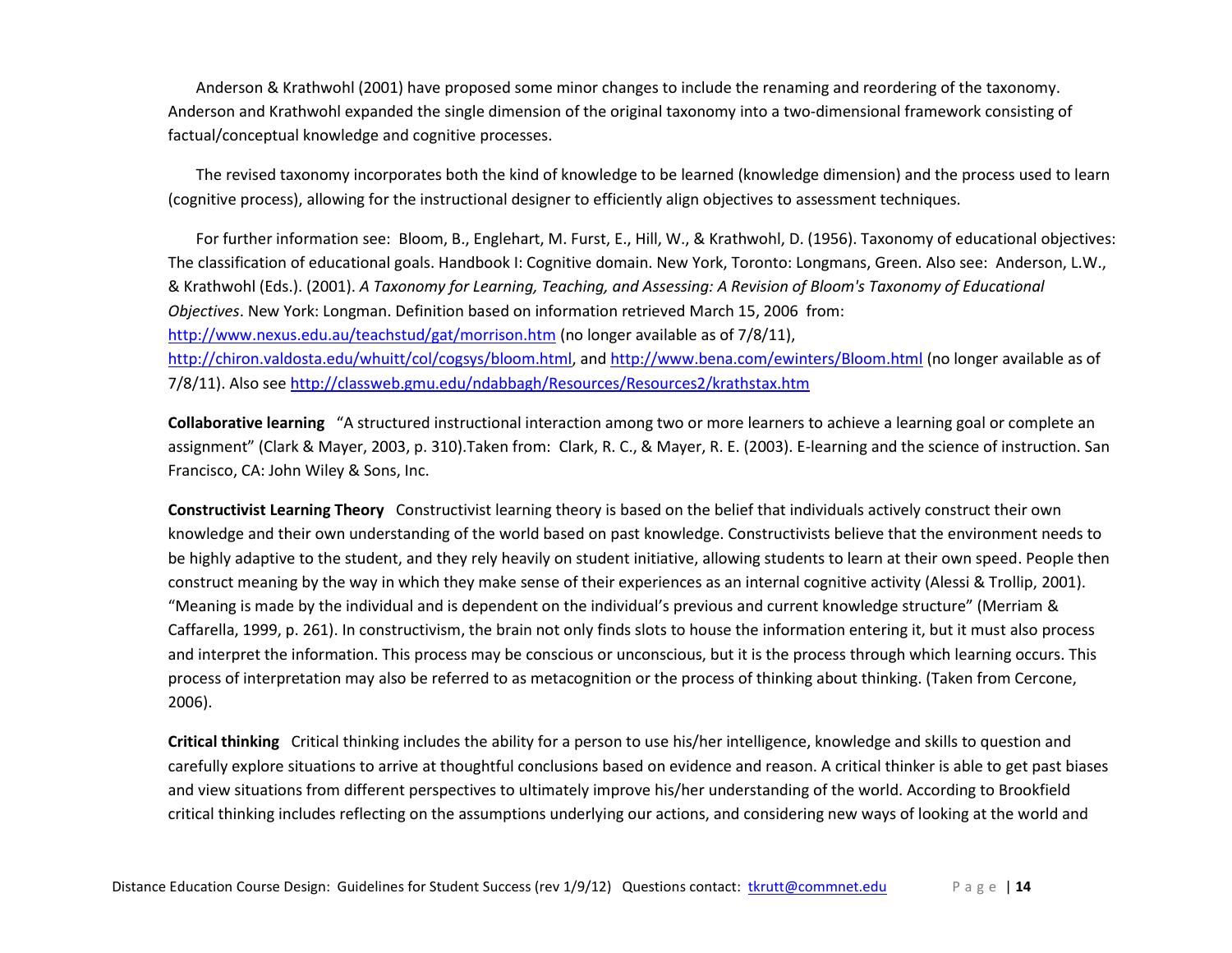living in it. Brookfield, Stephen D., (1989) Developing Critical Thinkers - Challenging Adults to Explore Alternative Ways of Thinking and Acting, Jossey Bass Publishers, San Francisco. The *Critical Thinking Organization* has a lot of information about critical thinking with many references, [http://www.criticalthinking.org/.](http://www.criticalthinking.org/)

**Formative evaluation** At its most basic, formative evaluation is an assessment of efforts prior to their completion for the purpose of improving the efforts. It is a technique that has become well developed in the education and training evaluation literature. [Michael Scriven, 1991) *See also Summative evaluation*. Retrieved March 15, 2006 from: [http://www.beyondintractability.org/essay/formative\\_evaluation/](http://www.beyondintractability.org/essay/formative_evaluation/)

**HTML (HyperText Markup Language)** HTML is a language to specify the structure of documents for retrieval across the Internet using browser programs of the World Wide Web. An HTML file is a special kind of text document (with an HTM or HTML file extension) that presents both text and graphics in a Web browser (a software application, such as Internet Explorer or Netscape, that enables a user to display and interact with web pages on the World Wide Web or a local area network). HTML documents are often referred to as "Web pages". The browser retrieves Web pages from Web servers that, thanks to the Internet, can be pretty much anywhere in World. Definition retrieved March 15, 2006 from:<http://www.ucc.ie/info/net/whatis.html> an[d http://www.w3.org/MarkUp/Guide/.](http://www.w3.org/MarkUp/Guide/)

**Intentional learning** Three aspects of intentional learning are the (1) decision to engage in committed, persisted learning effort (selfmotivation), (2) the ability to apply and manage strategic cognitive efforts to achieve goals (self-direction), and the (3) extent to which the learner takes responsibility for learning autonomously. Intentional learning depends on one's conception of knowledge, how to connect meaning and use that knowledge to act or create, and the learner's perception of the intended task, activity, or instructional situation. Intentional learners choose to be in charge of their learning. In an intentional learning environment, the teacher's role is to mentor or coach and the learner's role is to question, connect, reflect, and apply knowledge to create, act, and achieve. Taken from: The Training Place. (2005). Intentional Learning. Retrieved March 15, 2006 fro[m http://www.trainingplace.com/il/.](http://www.trainingplace.com/il/)

<span id="page-14-0"></span>**Locus of control** "Researchers…agree that there is a relationship between the locus of control and student success. According to Rotter (1966), there are two types of locus of control: internal and external. Individuals who have an internal locus of control will take responsibility for their failures and congratulate themselves on their successes. Individuals who have an external locus of control tend to see their failures and successes as a result of chance, luck, or intervention by others. Research generally shows that, in the distance education environment, students with an internal locus of control are more likely to be successful than students with an external locus of control (Dille & Mezak, 1991; Parker, 1999; Stone, 1992)." Quote from Yukselturk, E. & Bulut, S. (2007). Retrieved July 8, 2011 from [http://www.ifets.info/journals/10\\_2/7.pdf](http://www.ifets.info/journals/10_2/7.pdf)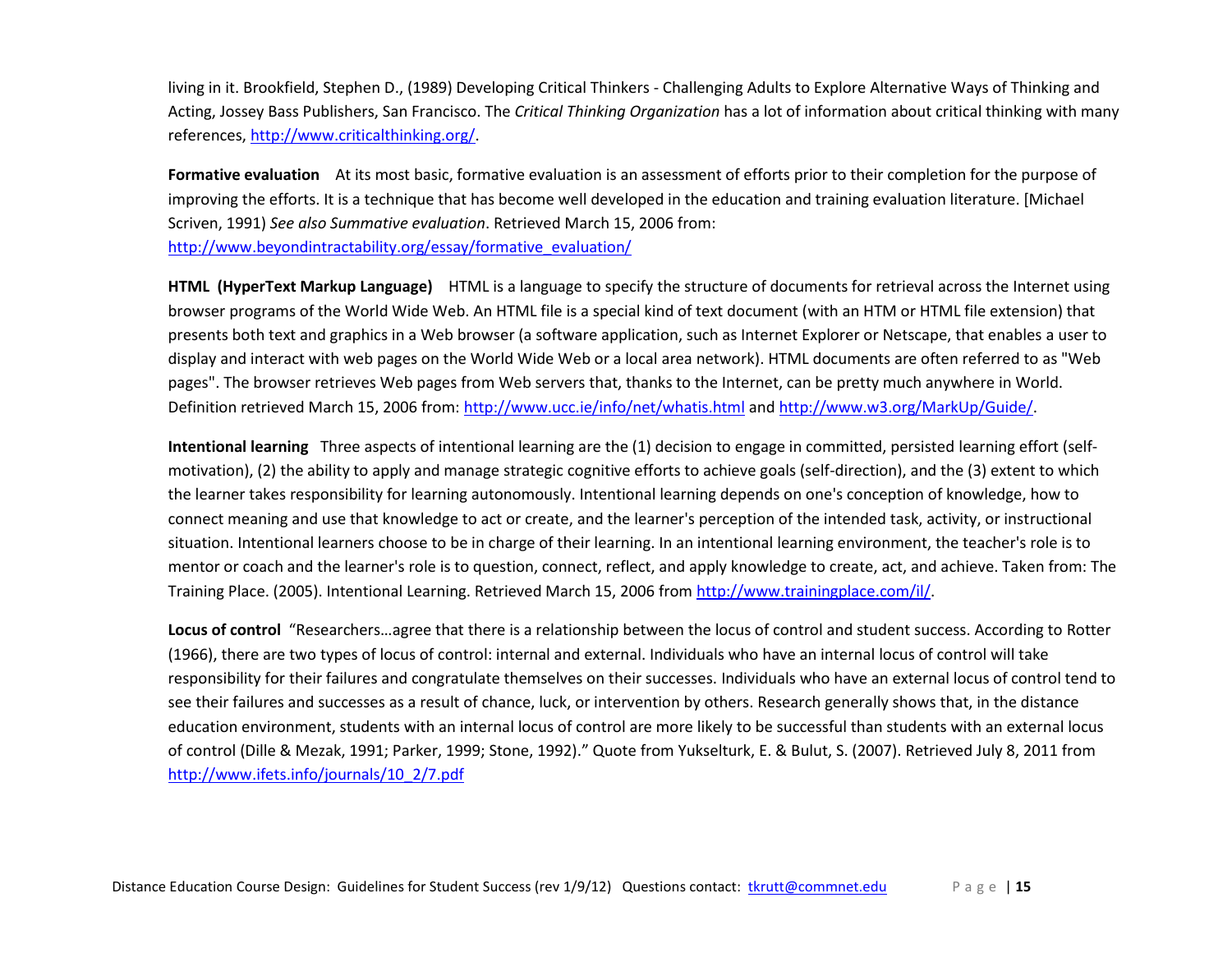**Metacognition** "Awareness and control of one's cognitive processing, including setting goals, monitoring progress, and adjusting strategies as needed" (Clark & Mayer, 2003, p. 313). Metacognition is "knowledge of one's knowledge, processes, and cognitive and affective states; and the ability to consciously and deliberately monitor and regulate one's knowledge, processes, and cognitive and affective states." In more general terms, metacognition is the awareness of the acquisition of mental organization skills, and the ability to apply these organization and recognition skills.

What is basic to the concept of metacognition is the notion of thinking about one's own thoughts. Those thoughts can be of what one knows (i.e., metacognitive knowledge), what one is currently doing (i.e., metacognitive skill), or what one's current cognitive or affective state is (i.e., metacognitive experience). To differentiate metacognitive thinking from other kinds of thinking, it is necessary to consider the source of metacognitive thoughts: Metacognitive thoughts do not spring from a person's immediate external reality; rather, their source is tied to the person's own internal mental representations of that reality, which can include what one knows about that internal representation, how it works, and how one feels about it. Therefore, metacognition sometimes has been defined simply as thinking about thinking, cognition of cognition, or using Flavell's (1979) words, "knowledge and cognition about cognitive phenomena" (p. 906). Flavell, J. H. (1979). Metacognition and cognitive monitoring: A new area of cognitive-developmental inquiry. American Psychologist, 34, 906-911. Definition based on information taken from:

<http://www.emstac.org/registered/topics/studyskills/metacognition.htm> and<http://www.psyc.memphis.edu/trg/meta.htm> (no longer available as of 7/8/11).

**Mental models** Mental models are deeply ingrained assumptions, generalizations, or even pictures and images that influence how we understand the world and how we take action. Taken from: Smith, M. K. (2001) 'Peter Senge and the learning organization', the encyclopedia of informal education. Retrieved March 14, 2006 fro[m www.infed.org/thinkers/senge.htm.](http://www.infed.org/thinkers/senge.htm)

**PDF** A PDF (Portable Document Format) is special file format created by Adobe Systems Inc. Documents in this format can be distributed electronically across the web and on a variety of platforms all the while retaining their original look. With the use of Adobe's PDF reader program, documents originally created by any number of programs (word processors, spreadsheets, desktop publishing programs, etc.) appear on the screen exactly as they were meant to look, including the correct type fonts, graphics, etc.. PDF files can be viewed electronically or printed, and can usually be saved to the user's PC. Adobe's PDF reader is called Adobe Acrobat Reader and can be downloaded free of charge from Adobe's website, [http://www.adobe.com/products/acrobat/readstep2.html.](http://www.adobe.com/products/acrobat/readstep2.html) Definition (slightly adapted) taken from [http://www.medicine.arizona.edu/pubs/what\\_is\\_pdf.html](http://www.medicine.arizona.edu/pubs/what_is_pdf.html) (no longer available as of 7/8/11).

<span id="page-15-0"></span>**Pedagogy** "It is the tools, activities, strategies, and decisions for a more interactive, engaging, collaborative and motivational learning environment" (C. J. Bonk, personal communication, February 12, 2005). Pedagogy relates to the teaching skills and strategies used by instructors to facilitate learning.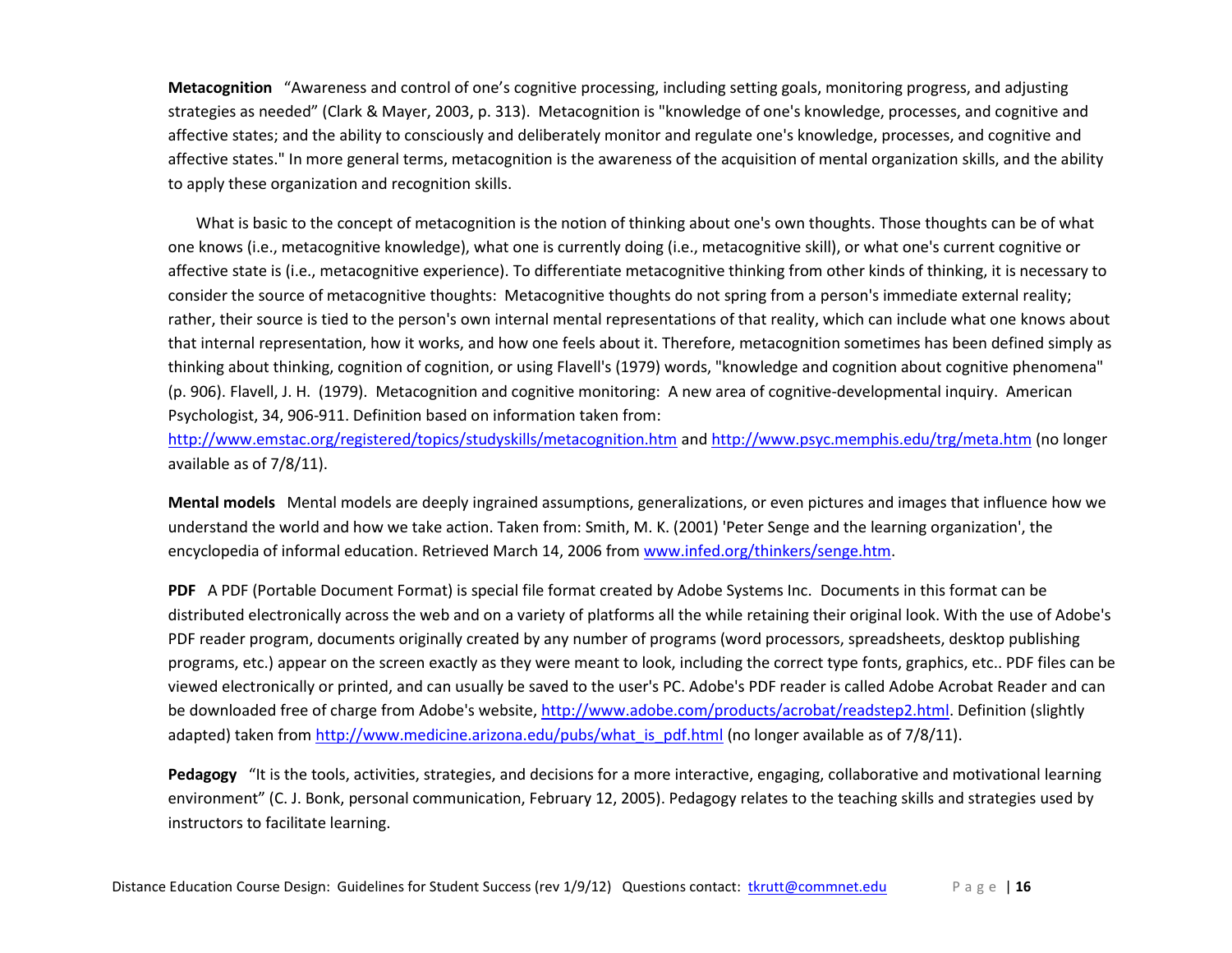**Podcasts** A "podcast" often used generically to refer to any sound or video file distributed over the Internet. However, a true podcast is generally part of a themed series to which individuals subscribe through a website (such as iTunes). "Podcasts" owe their name to the proliferation to the iPOD, a portable device manufactured by Apple computer, which allows users to download and take with them various kinds of music, sound and audio files. An actual podcast is more than simply an audio file that is merely uploaded to a website or into a course. Rather, the term implies that there is some sort of periodic, regular release schedule of the files.

**Problem-based learning** PBL is an instructional method that challenges students to "learn to learn," working cooperatively in groups to seek solutions to real world problems. These problems are used to engage students' curiosity and initiate learning the subject matter. PBL prepares students to think critically and analytically, and to find and use appropriate learning resources. Definition taken from [http://www.udel.edu/pbl/;](http://www.udel.edu/pbl/) (Barbara Duc[h bduch@udel.edu\)](mailto:bduch@udel.edu)

**Reflective learning** Consciously thinking about and analyzing what one has done, or is doing.

**Scaffolding** Scaffolding instruction as a teaching strategy originates from Lev Vygotsky's sociocultural theory and his concept of the zone of proximal development (ZPD). "The zone of proximal development is the distance between what learner can do by themselves and the next learning that they can be helped to achieve with competent assistance." The scaffolding teaching strategy provides individualized support based on the learner's ZPD. In scaffolding instruction a more knowledgeable other provides scaffolds or supports to facilitate the learner's development. The scaffolds facilitate a learner's ability to build on prior knowledge and internalize new information. The activities provided in scaffolding instruction are just beyond the level of what the learner can do alone. The more capable other provides the scaffolds so that the learner can accomplish (with assistance) the tasks that he or she could otherwise not complete, thus helping the learner through the ZPD. Adapted from Rachel Van Der Stuyf <http://condor.admin.ccny.cuny.edu/~group4/> (no longer available as of 7/8/11).

**Schema** Schemas (or schemata) are cognitive structures, rather like mental templates or 'frames', that represent a person's knowledge about objects, people or situations. Schemas are derived from prior experience and knowledge, and the concept was a foundation of Jean Piaget's Stage Theory of the cognitive development of children. Piaget purported that as children gain experience, new information is used to modify, add to, or change previously existing schemas. (Chandler, D. 1997. Schema Theory and the Interpretation of Television Programmes. Retrieved on March 16, 2006 from [http://www.aber.ac.uk/media/Modules/TF33120/schematv.html;](http://www.aber.ac.uk/media/Modules/TF33120/schematv.html) also http://psychology.about.com/od/sindex/g/def\_schema.htm)

**Screen Reader** A screen reader is an application that can interpret text and other types of information shown on a computer screen. The output can either be speech or can feed to a device that produces Braille text. Blind and low vision computer users are able to take advantage of this assistive technology.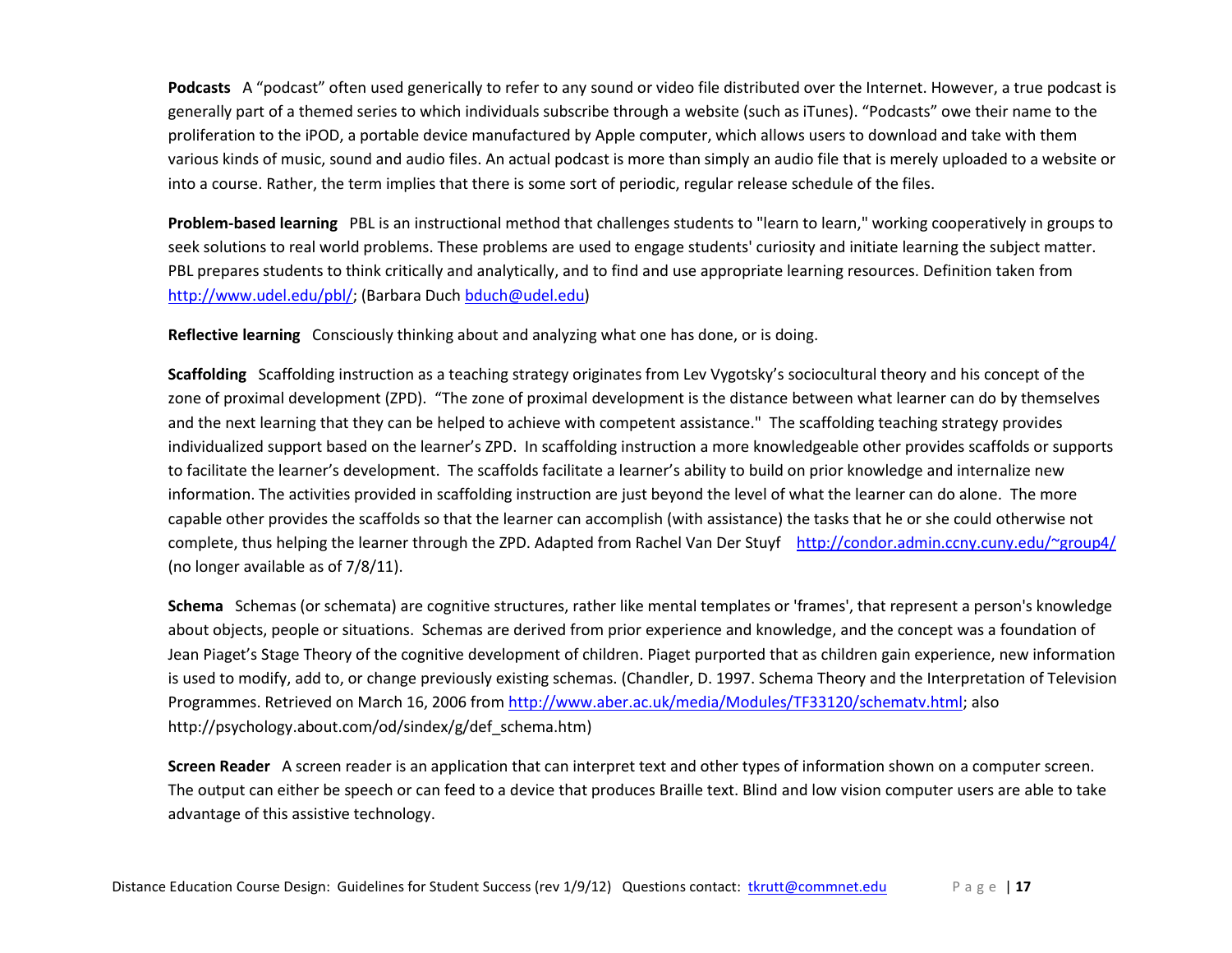**SCORM** The Shareable Content Object Reference Model (SCORM) is an [XML-](http://searchwebservices.techtarget.com/sDefinition/0,,sid26_gci213404,00.html)based framework used to define and access information about learning objects so they can be easily shared among different learning management systems [\(LMSs](http://searchcio.techtarget.com/sDefinition/0,,sid19_gci798202,00.html)). SCORM was developed in response to a United States Department of Defense (DoD) initiative to promote standardization in [e-learning.](http://searchsmb.techtarget.com/sDefinition/0,,sid44_gci509906,00.html) Taken from [http://searchwebservices.techtarget.com/sDefinition/0,,sid26\\_gci796793,00.html.](http://searchwebservices.techtarget.com/sDefinition/0,,sid26_gci796793,00.html)

**Self-directed learning** Self-directed learning has been described as "a process in which individuals take the initiative, with or without the help of others," to diagnose their learning needs, formulate learning goals, identify resources for learning, select and implement learning strategies, and evaluate learning outcomes (Knowles 1975). An estimated 70 percent of adult learning is self-directed learning (Cross 1981).

Adult educators have found that some adults are incapable of engaging in self-directed learning because they lack independence, confidence, or resources. Not all adults prefer the self-directed option, and even the adults who practice self-directed learning also engage in more formal educational experiences such as teacher-directed courses (Brookfield 1985).

Brookfield, S. "The Continuing Educator and Self-Directed Learning in the Community." In Self-Directed Learning: From Theory to Practice, edited by S. Brookfield. New Directions for Continuing Education No. 25. San Francisco: Jossey-Bass, 1985. Cross, K. P. Adults As Learners. San Francisco: Jossey-Bass, 1981. Knowles, M. Self-Directed Learning: A Guide for Learners and Teachers. New York: Association Press, 1975. Definition based on information taken from [http://www.ntlf.com/html/lib/bib/89dig.htm.](http://www.ntlf.com/html/lib/bib/89dig.htm)

**Streaming Video** Streaming video is a sequence of "moving images" that are sent in compressed form over the Internet and displayed by the viewer as they arrive. Streaming media is streaming video with sound. With streaming video or streaming media, a Web user does not have to wait to download a large file before seeing the video or hearing the sound. Instead, the media is sent in a continuous stream and is played as it arrives. The user needs a player, which is a special program that uncompresses and sends video data to the display and audio data to speakers. A player can be either an integral part of a browser or downloaded from the software maker's Web site. Definition taken fro[m http://www.smarterbydesign.com/faq.html.](http://www.smarterbydesign.com/faq.html)

**Summative evaluation** Summative evaluation is designed to present conclusions about the merit or worth of an object and recommendations about whether it should be retained, altered, or eliminated. (Scriven, 1991) *See also formative evaluation*. Scriven, M. (1991). Evaluation thesaurus (4th ed.) Beverly Hills, CA: Sage

Wiki A wiki is a web page that allows users to actively edit its content within a prescribed format. Wiki is from the Hawaiian word "wiki" which means fast. In general, one user can post information to a web page and other users can makes subsequent changes. Because of their rapid growth and potentially frequent changes, it can be difficult to maintain the veracity of the content of wikis. Blackboard now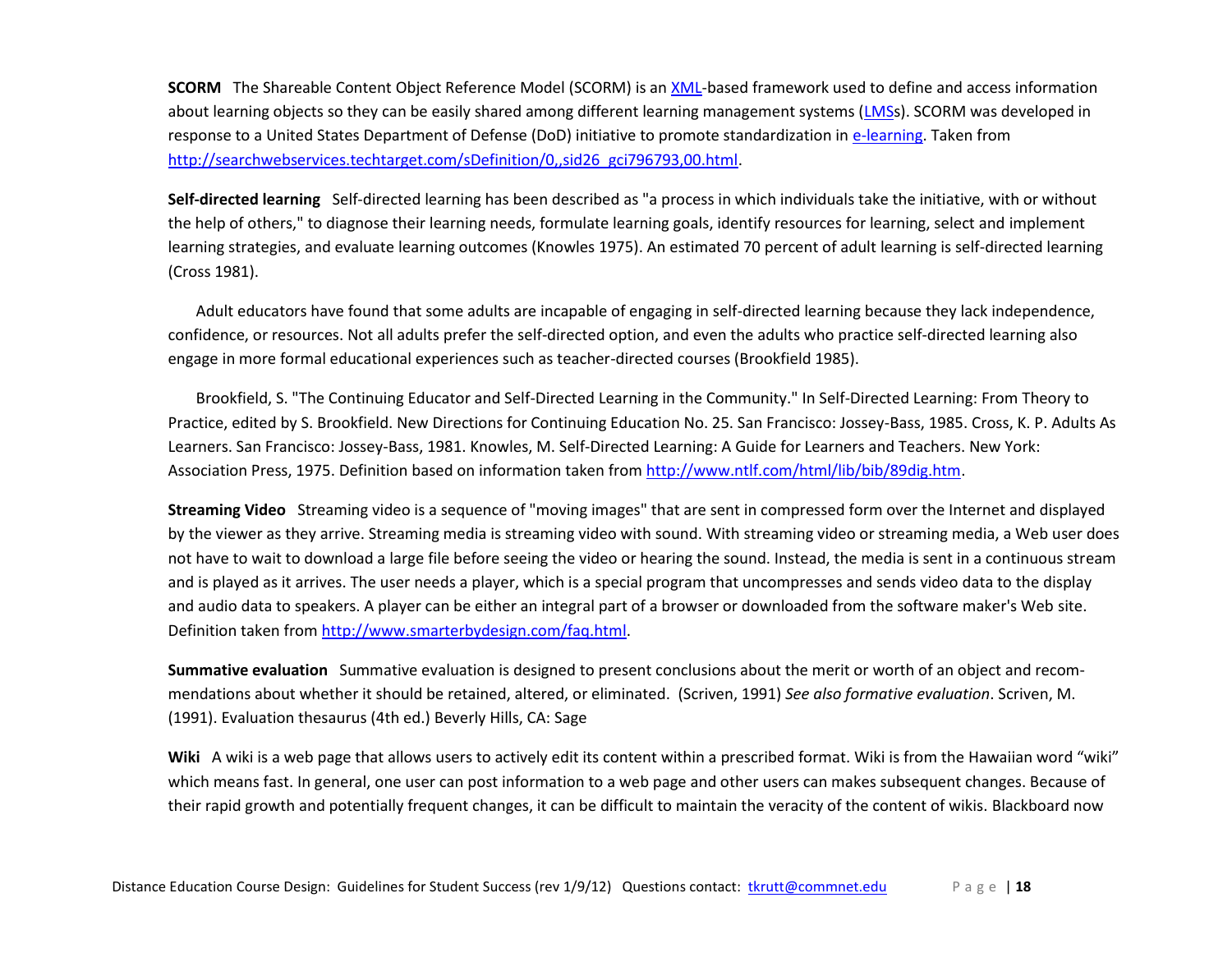incorporates a Wiki tool. For more discussion on wikis in general, see [http://en.wikipedia.org/wiki/Wiki,](http://en.wikipedia.org/wiki/Wiki) [http://www.wiki.org/wiki.cgi?WhatIsWiki,](http://www.wiki.org/wiki.cgi?WhatIsWiki) an[d http://www.youtube.com/watch?v=-dnL00TdmLY.](http://www.youtube.com/watch?v=-dnL00TdmLY)